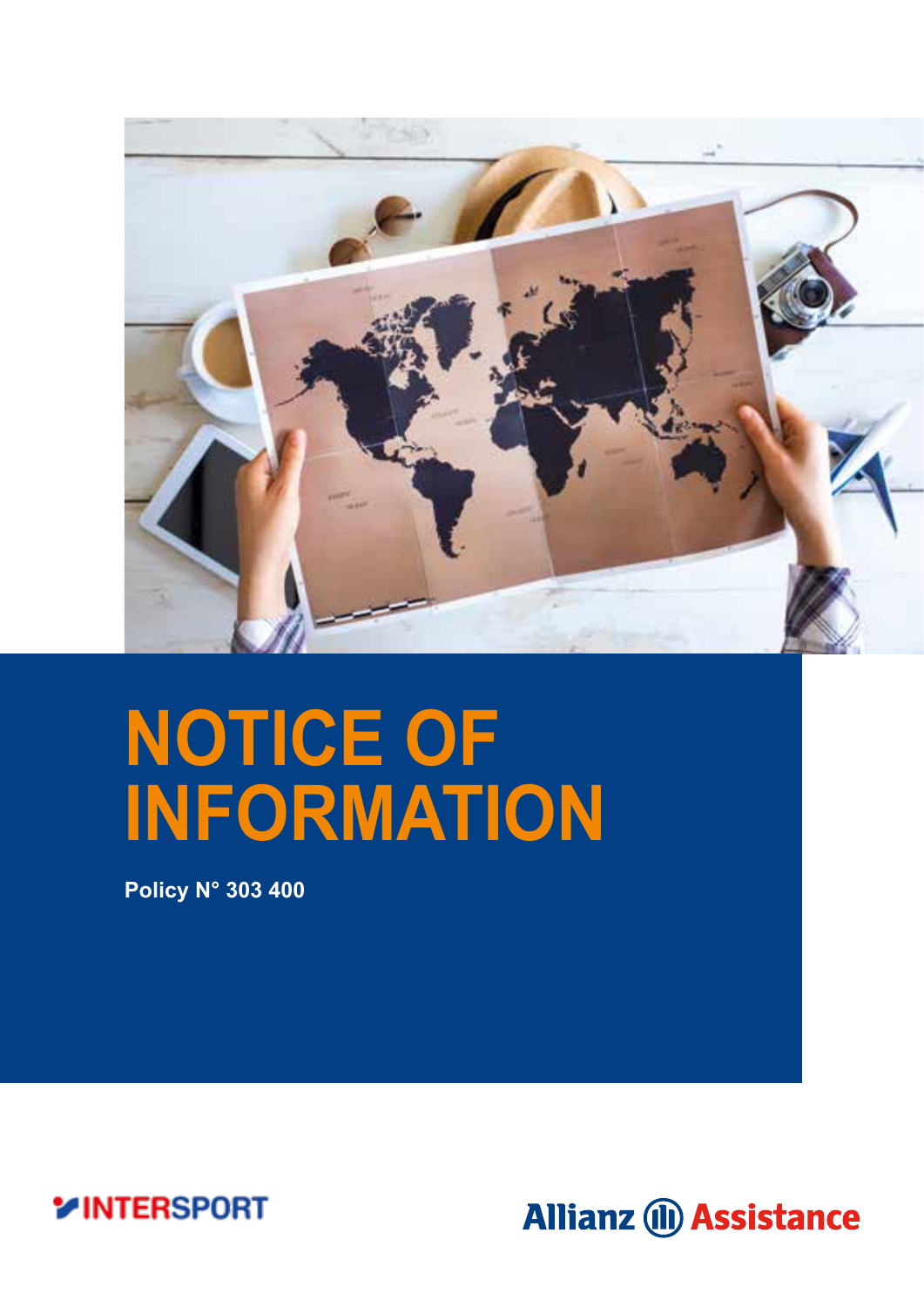### **NOTICE OF INFORMATION DEEMED TO CONSTITUTE GENERAL TERMS AND CONDITIONS FOR POLICY NO. 303 400**

Dear Customer,

Taking account of the type of service you are buying and the information you have sent us, we recommend that you take out this insurance policy. This policy consists of the General Terms and Conditions presented below, supplemented by the sales agreement for the insured service, which you receive when you take out this policy.

Before taking out this insurance policy, please read this Notice of Information and the General Terms and Conditions carefully. They outline your rights and obligations, as well as the Insurer's rights and obligations, and are likely to answer any questions that you may have.

#### **WHO IS THE INSURER?**

AWP P&C - SA [corporation] with a share capital of €17,287,285.00, RCS [Register of Companies] Bobigny under No. 519 490 080, registered office: 7 rue Dora Maar - 93400 Saint-Ouen

A private company governed by the French Insurance Code.

#### **WHO IS THIS POLICY AIMED AT?**

This policy is aimed at anyone who has booked SKI equipment hire on the website **www.intersport.fr**, and is subject to the terms and conditions below.

#### **WHAT ARE THE ELIGIBILITY CONDITIONS FOR THIS POLICY?**

You must have your Home in Europe.

The policy must be taken out on the same day as the booking of the service booked.

#### **WHAT IS THE START DATE AND DURATION OF MY POLICY?**

The cover applies to ski equipment hired from Intersport.

The policy is valid from the date of hire of the ski equipment from Intersport, with whom this policy is taken out.

The types of cover will be provided under the terms and conditions set out in the 'Administrative Provisions'.

#### **WHICH TYPES OF COVER ARE PROVIDED IN THE POLICY?**

• The types of cover listed below are types of cover which appear in your sales agreement for the insured service and for which you have paid the corresponding premium.

| <b>TYPES OF COVER</b>          | <b>Option 1</b> |
|--------------------------------|-----------------|
| <b>Traveller Assistance</b>    |                 |
| Curtailment of a snow activity |                 |

• In order to find out the payment amounts and limits and the excesses for each type of cover, please take a look at the Cover Table. This table also includes a list of general exclusions, along with the specific exclusions for each type of cover.

#### **KEY INFORMATION**

- You may or may not have a cancellation option after taking out this insurance policy. The terms and conditions for exercising this option are detailed in the 'Administrative Provisions' of the General Terms and Conditions in Article 3, 'Cancellation Option'.
- To avoid multi-insurance, in accordance with Article L112-10 of the French Insurance Code: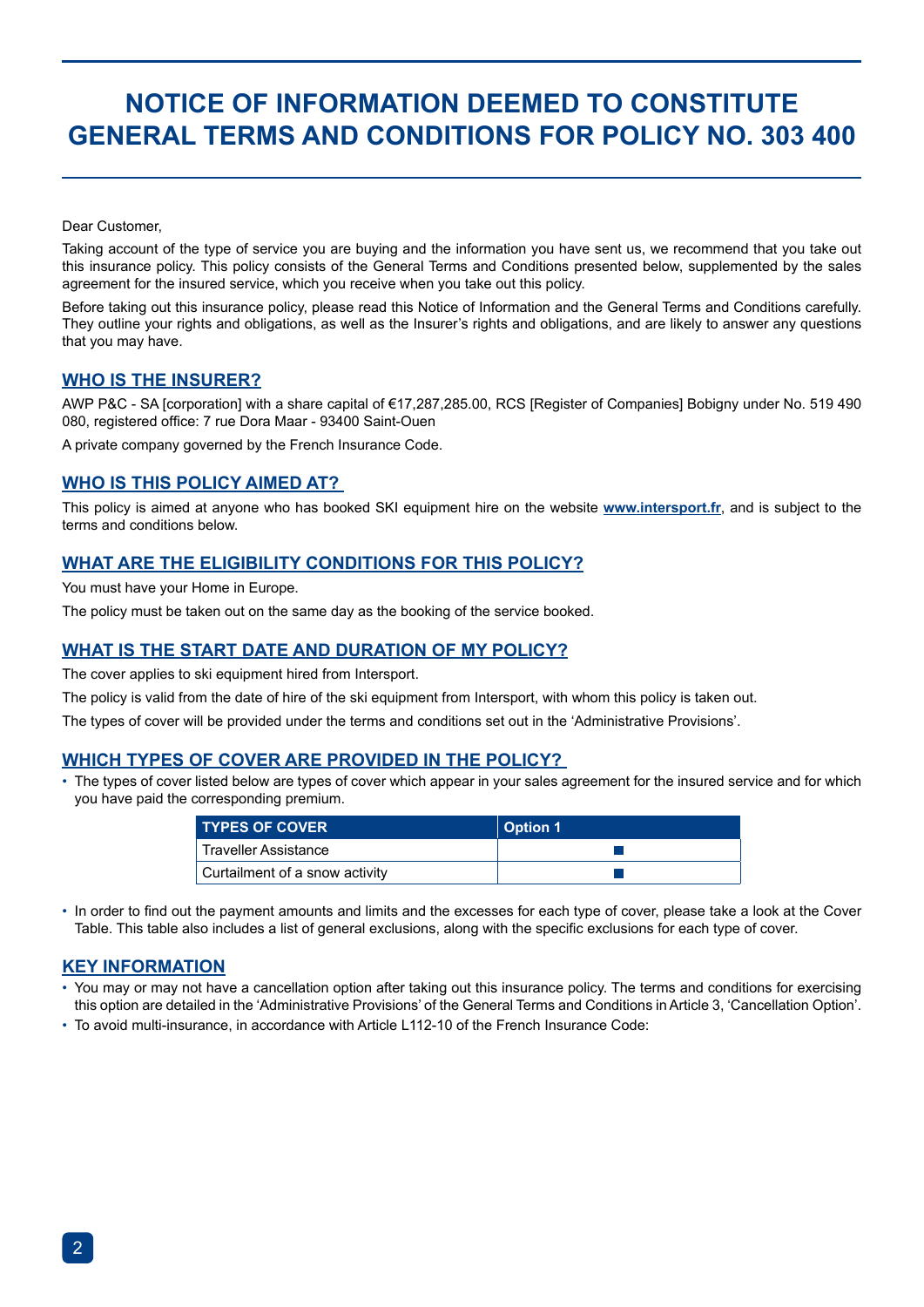**Please check that you do not already have cover protecting you against one of the risks covered under the new policy. If you are already covered, you have the right to cancel this policy within fourteen calendar days from signing the contract, without incurring any fees or penalties, provided that all of the following conditions are met:**

- **you have taken out this policy for non-professional purposes;**
- **this policy is taken out at the same time as goods or services sold by a supplier are bought;**
- **you can prove that you are already protected against one of the risks covered under the new policy;**
- **the policy that you wish to cancel has not been fully implemented;**
- **you have not submitted any claims covered by this policy.**

**In that instance, you can exercise your right to cancel this policy by letter or any other durable medium sent to the insurer for the new policy, along with a document proving that you already have cover protecting you against one of the risks covered in the new policy. The insurer will be required to reimburse you the premium that you have paid within thirty days of your cancellation.**

**If you wish to cancel your policy but do not satisfy all of the conditions above, please check the terms and conditions for cancellation set out in your policy under Article 3 of the Administrative Provisions, 'Cancellation Option'.**

• Service quality and customer satisfaction are a priority for us. If, however, our services have not been completely satisfactory, you can contact us in accordance with the terms provided for in the 'Administrative Provisions' of the General Terms and Conditions in Article 12, 'Complaints handling procedures'.

#### **Need urgent medical assistance?**

- **► Contact us (24 hours a day) On +33 (0) 1 42 99 02 02 (standard rate call)**
- **► Deaf and hard-of-hearing access (24 hours a day) https://accessibilite.votreassistance.fr**
- ► **Please tell us:** Your policy number Who needs assistance? Where? Why? Who is looking after the sick person? Where, when and how can the person be contacted?

The policy is drawn up in French and is governed by French law. The types of cover in this policy, **except for assistance cover, are regulated by the French Insurance Code.**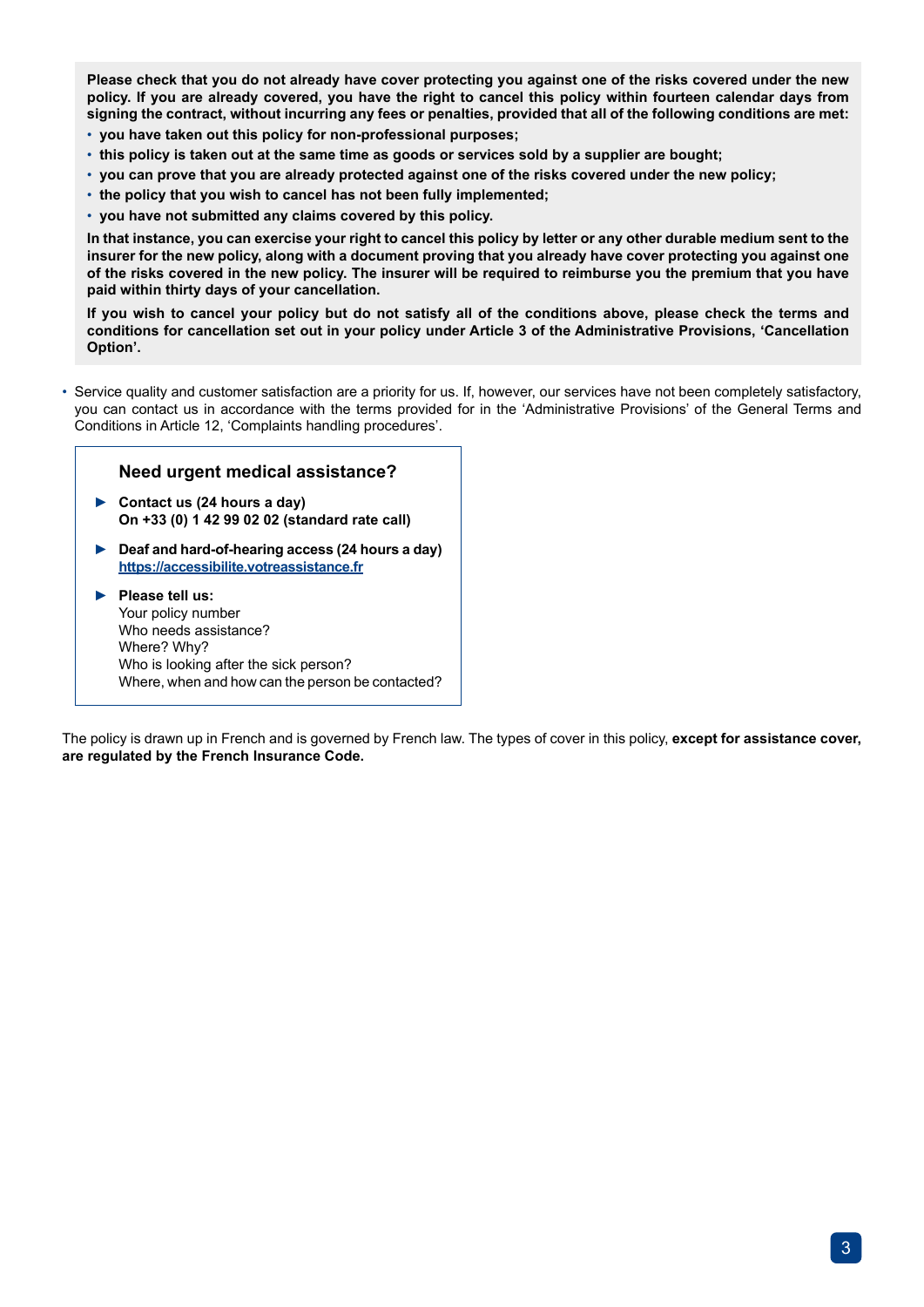### **GENERAL TERMS AND CONDITIONS** FOR POLICY NO. 303 400

### **TABLE OF CONTENTS**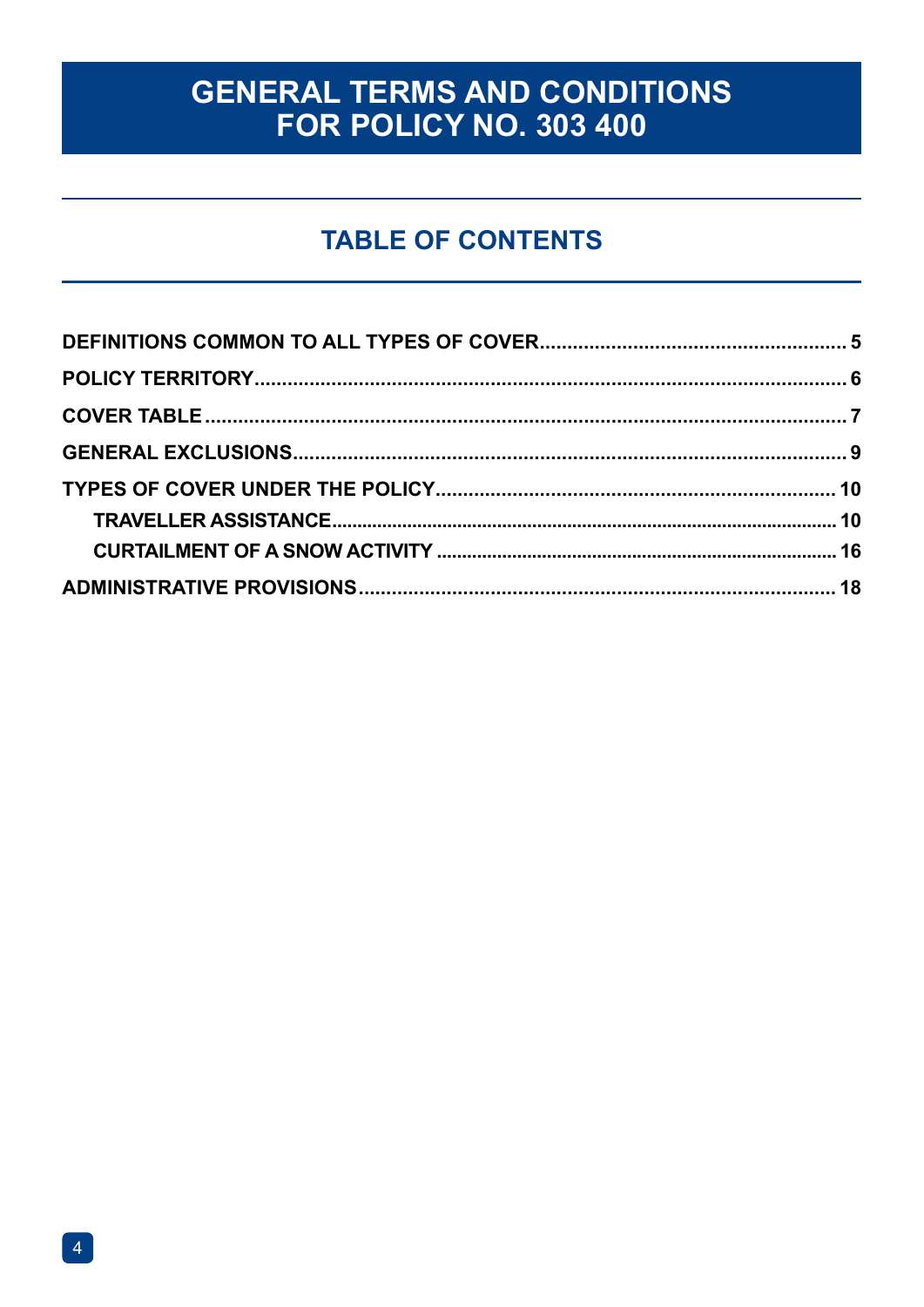### **DEFINITIONS COMMON TO ALL TYPES OF COVER**

The terms starting with a capital letter in this policy are defined either in this chapter, or at the beginning of the description for each type of cover.

**ABROAD:** any country, **except for the country where the Insured Person resides, along with Countries Not Covered.**

**ACCIDENT:** any sudden and unforeseen event, external to the victim or the damaged item, which is the cause of the damage.

**APPROVED ORGANISATION OR INTERMEDIARY: t**ravel or transport professionals who deliver the insured service.

**CIVIL WAR:** an armed struggle within a State between different groups defined by their ethnic, religious, community or ideological identity, or between at least one of these groups and the regular armed forces of that State.

**COUNTRIES NOT COVERED:** North Korea. An updated list of all Countries Not Covered is available on the Allianz Assistance website at the following address: **http://paysexclus.votreassistance.fr**

**COVER THRESHOLD:** minimum duration, amount or percentage which triggers the Insurer's assistance or the cover being implemented.

**DE FACTO SPOUSES:** two individuals who are neither married nor legally registered partners, but who have supporting documents to prove that they live at the same place of residence (a cohabitation certificate or, should they not have one, housing tax documentation, a bill for electricity, gas, water, insurance, or a rent receipt, etc.); and who can prove that they were living under the same roof from the date on which this policy is taken out and at the time of the Insured Event.

**DEPARTURE:** the date and time at which the services which have been booked and insured are intended to begin.

**DISPUTE:** conflict between the Insured Person and a Third Party resulting in enforcement of a right, fighting of a claim or defence before any court.

**DOCTOR:** any person who holds a medical qualification that is legally recognised in the country in which they usually carry out their professional activity.

**EUROPE:** territories of the Member States of the European Union, located in geographical Europe, as well as the following territories and countries: Guadeloupe, Guyana, Martinique, Reunion, Saint Barthélemy (French part), Liechtenstein, the Principalities of Monaco and Andorra, Saint Martin (French part), Switzerland and the Vatican.

**EXCESS:** the share of the loss payable by the Insured Person when compensation is paid out for their claim. The Excess amounts for each type of cover are set out in the Cover Table.

**FOREIGN WAR:** an armed conflict, whether declared or not, between one State and one or more other States or an irregular external armed force, on the grounds of, for example, a geographical, political, economic, racial, religious or environmental dispute.

**FRANCE:** Mainland France (including Corsica), Guadeloupe, Guyana, Martinique, Reunion, Saint Martin (French part) and Saint Barthélemy.

**HOME:** usual place of residence situated in Europe which determines the Insured Person's exercise of their civic rights.

**ILLNESS:** any change in of a person's health condition as diagnosed by a Doctor.

**INSURANCE PERIOD:** validity period for this policy.

**INSURED EVENT:** any event giving entitlement to cover and provided for in each type of cover in this policy.

**INSURED PERSON(S):** the person(s) listed in the sales agreement for the insured service, provided that their Home is situated in Europe.

**INSURER:** AWP P&C, hereinafter referred to by its trade name Allianz Assistance, i.e. the Insurer with whom this insurance policy has been taken out.

**LIMIT PER COVERED EVENT:** the maximum covered amount for an event giving entitlement to cover, irrespective of the number of Insured Persons in this policy.

**MAINLAND FRANCE:** European territory belonging to France (including the islands located in the Atlantic Ocean, the English Channel and the Mediterranean), **except for any French overseas department, region, local authority, territory and country.**

**OFF-PISTE SPORTS:** participation in a snow sport or leisure activity in areas not marked out, monitored or prepared by the safety services at winter sports resorts.

**PERIOD OF LIMITATION:** period beyond which any claim or action is no longer admissible.

**POLICYHOLDER:** the signatory of the sales agreement for the insured service, who thereby agrees to pay the corresponding insurance premium.

**SERVICE CHARGES:** charges levied when air travel is booked and billed by the approved Organisation or Intermediary.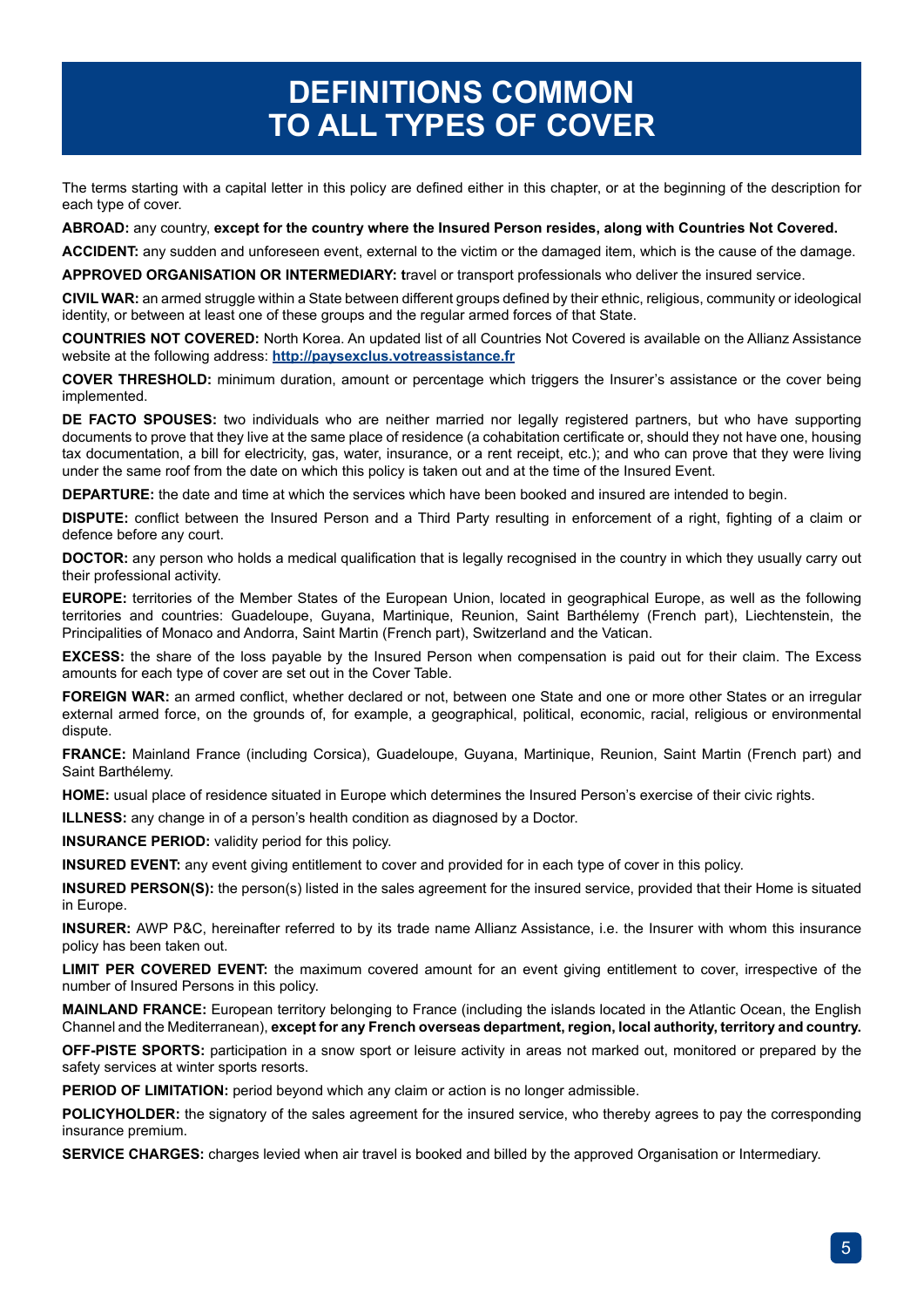**SPORTS OR LEISURE ACTIVITY:** participation in any amateur sports or leisure activity connected with the Sports or Leisure Activity course or package featuring in the Trip booking form, and insured under this policy. **Any official competition, whether amateur or professional, is not deemed a Sports or Leisure Activity.**

**SUBROGATION:** process by which the Insurer replaces the Insured Person in their rights and legal actions against any party liable for their damages in order to obtain reimbursement of the sums that the Insurer has paid to the Insured Person following an Insured Event.

#### **The Azores, the Canary Islands and Madeira are not included in this definition.**

**THIRD PARTY:** any individual or legal entity except for the Insured Person.

## **POLICY TERRITORY**

Your policy cover applies to all ski equipment hired from Intersport at French ski resorts.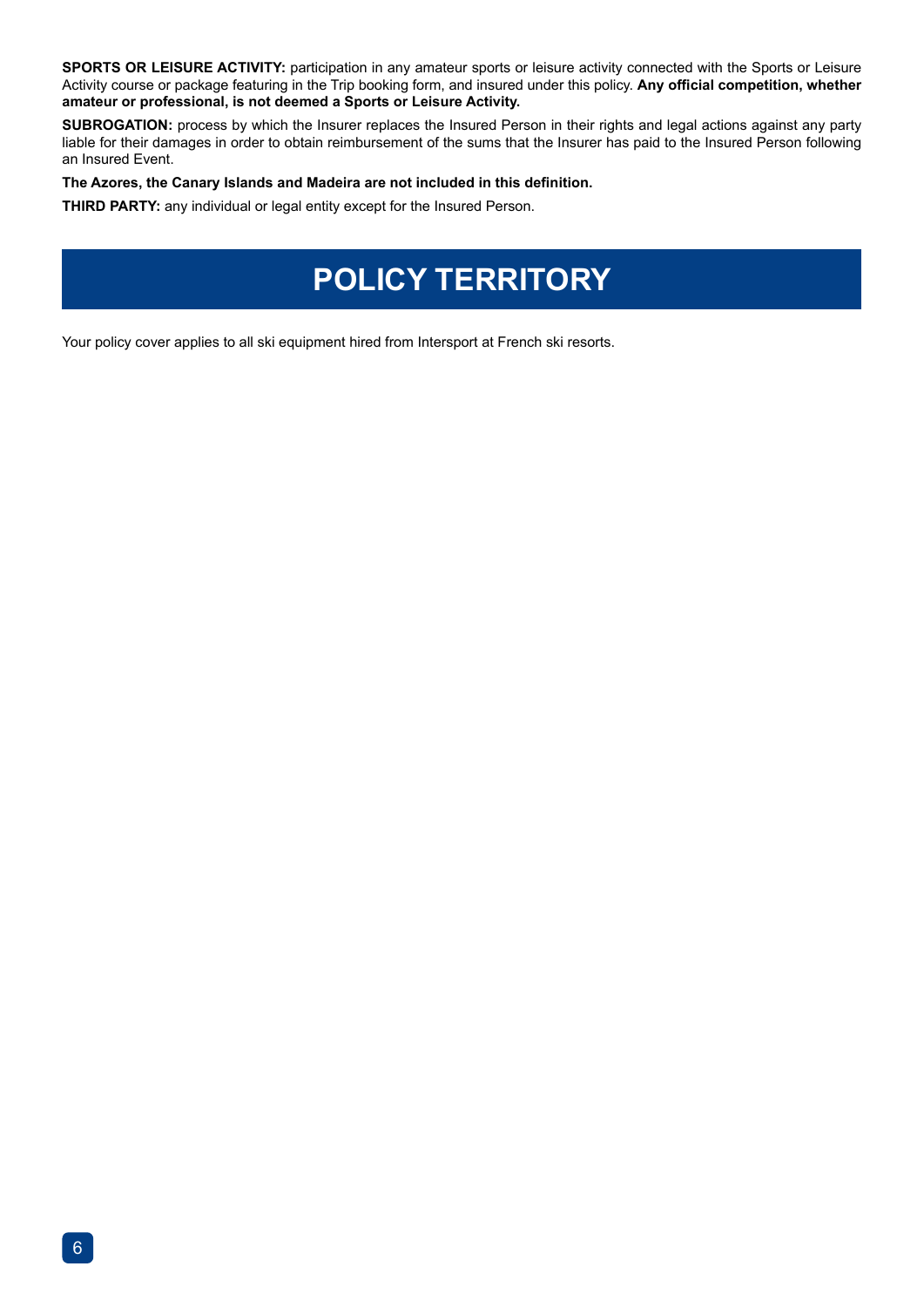## **COVER TABLE**

**INSURED EVENTS COVER AMOUNTS AND LIMITS** 

**EXCESSES OR COVER**<br>THRESHOLDS

#### **TRAVELLER ASSISTANCE**

#### **ASSISTANCE DURING THE TRIP**

| • Repatriation Assistance                                                                                                                                                                                                                                                                      |                                               |     |
|------------------------------------------------------------------------------------------------------------------------------------------------------------------------------------------------------------------------------------------------------------------------------------------------|-----------------------------------------------|-----|
| - Arranging and paying for returning<br>the Insured Person to their Home or<br>transporting them to a hospital                                                                                                                                                                                 | Actual costs                                  |     |
| . Assistance to the Insured Person's<br>minor children or their disabled<br>adult children                                                                                                                                                                                                     |                                               |     |
| - Arranging and paying for returning<br>the Insured Person's minor children<br>or disabled adult children to their<br>Home when the Insured Person is<br>repatriated                                                                                                                           | Actual costs                                  |     |
| - Arranging and paying the cost of<br>a travel companion's return fare<br>for repatriating minor children or<br>disabled adult children when the<br>Insured Person is hospitalised<br>locally                                                                                                  | Actual costs                                  |     |
| • Local emergency hospitalisation                                                                                                                                                                                                                                                              | Up to the following limits, per Insured       | N/A |
| expenses (*)<br>- The Insured Person is registered<br>with a basic social security scheme:<br>• direct payment subject to<br>reimbursement by the Insured<br>Person of the amounts received<br>from welfare agencies                                                                           | Person and per Insurance Period:<br>• €15.000 |     |
| - the Insured Person is not registered<br>with a basic social security scheme:                                                                                                                                                                                                                 | • €15.000                                     |     |
| • advance<br>(*) Non-accumulation of the<br>maximum amounts provided<br>for in the 'Local emergency<br>hospitalisation expenses' cover<br>and the 'Emergency medical<br>expenses, paid locally by the<br><b>Insured Person (including</b><br><b>Emergency Dental Care Expenses)'</b><br>cover. |                                               |     |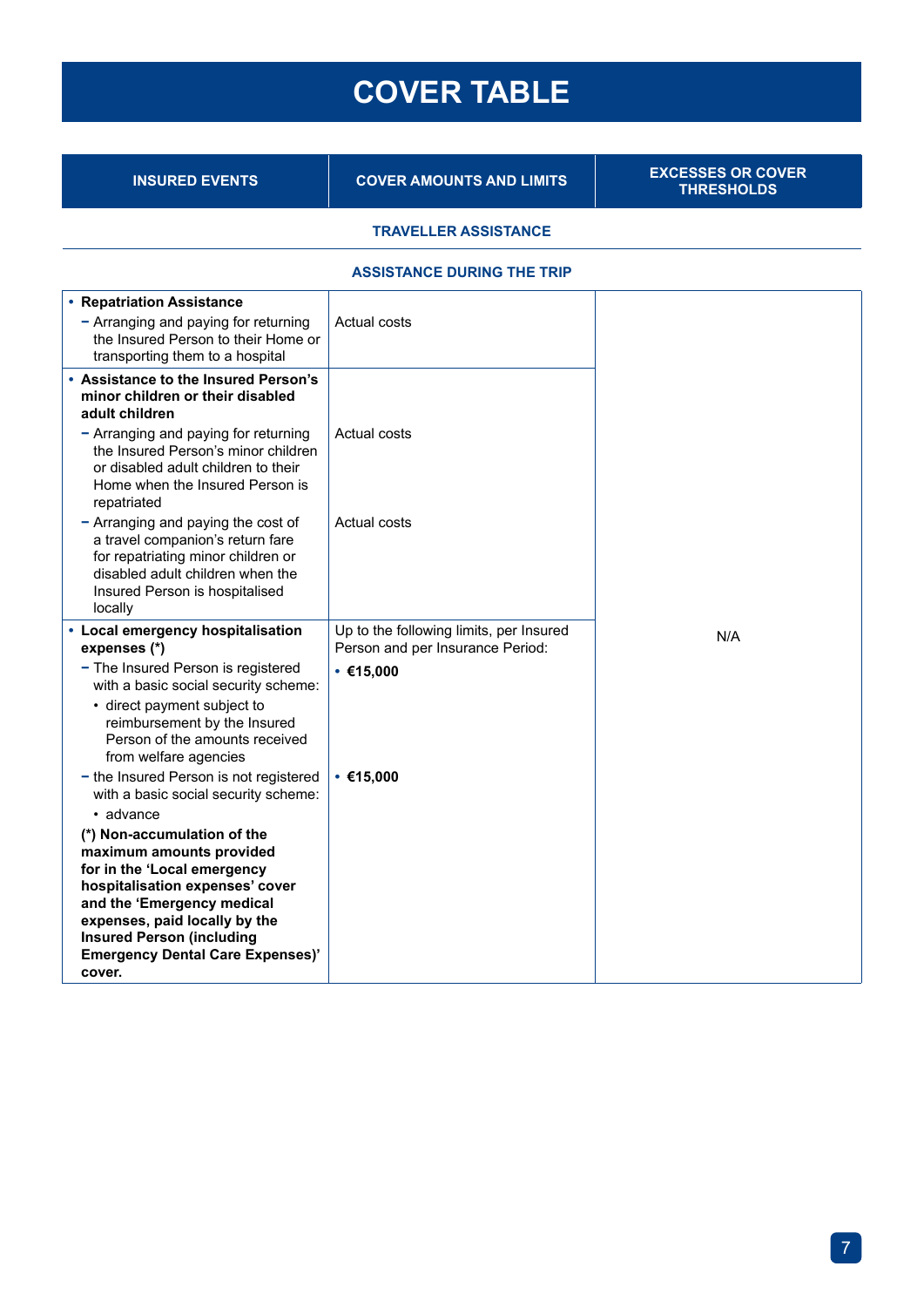| <b>INSURED EVENTS</b>                                                                                                                                                                                                                                                                                                                                                                                                                                                                                                                                     | <b>COVER AMOUNTS AND LIMITS</b>                                                                                                                                                                  | <b>EXCESSES OR COVER</b><br><b>THRESHOLDS</b> |
|-----------------------------------------------------------------------------------------------------------------------------------------------------------------------------------------------------------------------------------------------------------------------------------------------------------------------------------------------------------------------------------------------------------------------------------------------------------------------------------------------------------------------------------------------------------|--------------------------------------------------------------------------------------------------------------------------------------------------------------------------------------------------|-----------------------------------------------|
| • Emergency medical expenses paid<br>locally by the Insured Person (*)<br>- Reimbursement of Emergency<br>Medical Expenses incurred by<br>the Insured Person (excluding<br><b>Emergency Dental Care Expenses)</b><br>- Reimbursement of Emergency<br>Dental Care Expenses incurred by<br>the Insured Person<br>(*) Non-cumulation of the maximum<br>amounts provided for in the<br>'Emergency medical expenses,<br>paid locally by the Insured Person<br>(including Emergency Dental<br>Care Expenses)' cover and the<br>'Local emergency hospitalisation | Up to the following limits, per Insured<br>Person and per Insurance Period:<br>• €15.000<br>$\cdot$ $\epsilon$ 300                                                                               | Excess per insurance period: €46              |
| expenses' cover.<br>· Frais de recherche et/ou de secours                                                                                                                                                                                                                                                                                                                                                                                                                                                                                                 | Up to the following limits:                                                                                                                                                                      |                                               |
| - Search Expenses<br>- Rescue Expenses                                                                                                                                                                                                                                                                                                                                                                                                                                                                                                                    | • Per Insured Person and per Insurance<br>Period: €15,000<br>• Per Insured Person and per Insurance                                                                                              | N/A                                           |
|                                                                                                                                                                                                                                                                                                                                                                                                                                                                                                                                                           | Period: €15,000                                                                                                                                                                                  |                                               |
| • Assistance should the Insured<br>Person die                                                                                                                                                                                                                                                                                                                                                                                                                                                                                                             |                                                                                                                                                                                                  |                                               |
| - transporting the body                                                                                                                                                                                                                                                                                                                                                                                                                                                                                                                                   | Actual costs                                                                                                                                                                                     |                                               |
| - funeral expenses                                                                                                                                                                                                                                                                                                                                                                                                                                                                                                                                        | Up to a limit of €1,525 per Insured<br>Person                                                                                                                                                    | N/A                                           |
| - additional costs of transporting<br>insured members of the deceased<br>person's family or an insured travel<br>companion                                                                                                                                                                                                                                                                                                                                                                                                                                | Actual costs                                                                                                                                                                                     |                                               |
| • Providing a driver for returning the<br><b>Insured Person's vehicle</b>                                                                                                                                                                                                                                                                                                                                                                                                                                                                                 | Driver's salary and travel costs                                                                                                                                                                 | N/A                                           |
| <b>CURTAILMENT OF A SNOW ACTIVITY</b>                                                                                                                                                                                                                                                                                                                                                                                                                                                                                                                     |                                                                                                                                                                                                  |                                               |
| • Curtailment of a snow activity                                                                                                                                                                                                                                                                                                                                                                                                                                                                                                                          | Payment of compensation equal to the<br>cost of unused 'snow activity' days for<br>ski passes, lessons and equipment hire,<br>up to a limit of €300 per Insured Person<br>and per Insured Event. | N/A                                           |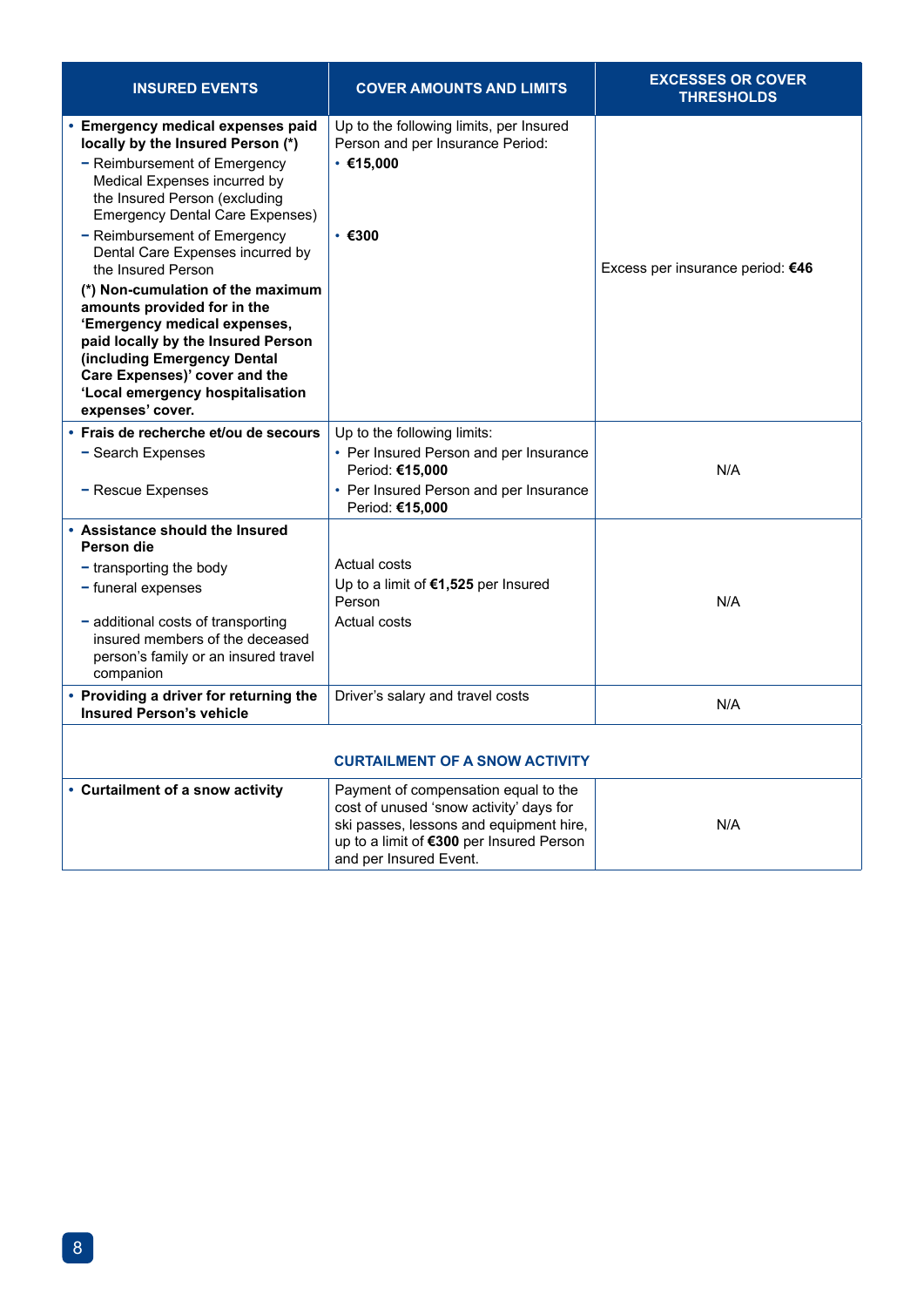### **GENERAL EXCLUSIONS**

**In addition to the specific exclusions appearing for each type of cover and any exclusions appearing in the definitions, the Insurer will never insure the consequences of the following circumstances and events:**

- **1. deliberate damage of any kind caused or instigated by the Insured Person or with their complicity, or following gross negligence or wilful misconduct by the Insured Person (Article L113-1(2) of the French Insurance Code), except in cases of self-defence or in order to assist a person in danger;**
- **2. criminal convictions against the Insured Person;**
- **3. suicide or attempted suicide by the Insured Person;**
- **4. damage following the consumption of alcohol by the Insured Person and/or ingestion by the Insured Person of non-medically prescribed medication, drugs or narcotics;**
- **5. damage resulting from a Civil War or Foreign War, acts of terrorism, riots, civil unrest, coups d'état, hostagetaking or strikes, unless otherwise listed in the cover;**
- **6. civil or military use of a nuclear reaction, i.e. transforming atom nuclei, transporting and processing radioactive waste, use of a radioactive source or body, exposure to ionising radiation, contamination of the environment by radioactive agents, or an accident or malfunction taking place on a site that transforms atom nuclei;**
- **7. incidents for which the Trip organiser may be liable under Title I of the French statute no. 2009-888 dated 22 July 2009 on the development and modernisation of tourist services, or the transportation operator, unless otherwise stated in the cover;**
- **8. failure by the Insured Person to comply with the safety rules imposed by the transportation operator or any rule decreed by the local authorities;**
- **9. failure by the Insured Person to comply with bans issued by the local authorities;**
- **10. restriction of free movement of persons and goods, airport closures and border closures.**

**The following will also be excluded:**

- **11. damage which occurred before this policy was taken out;**
- **12. the consequences of:** 
	- **• nfectious risk situations during an epidemic;**
	- **• exposure to infectious biological agents, chemical agents such as poison gas, incapacitating agents, radioactive agents, neurotoxic agents or agents with residual neurotoxic effects; situations involving quaraintine or specific preventive or monitoring measures or recommendations by the international or local health authorities;**
	- **• natural and/or human pollution.**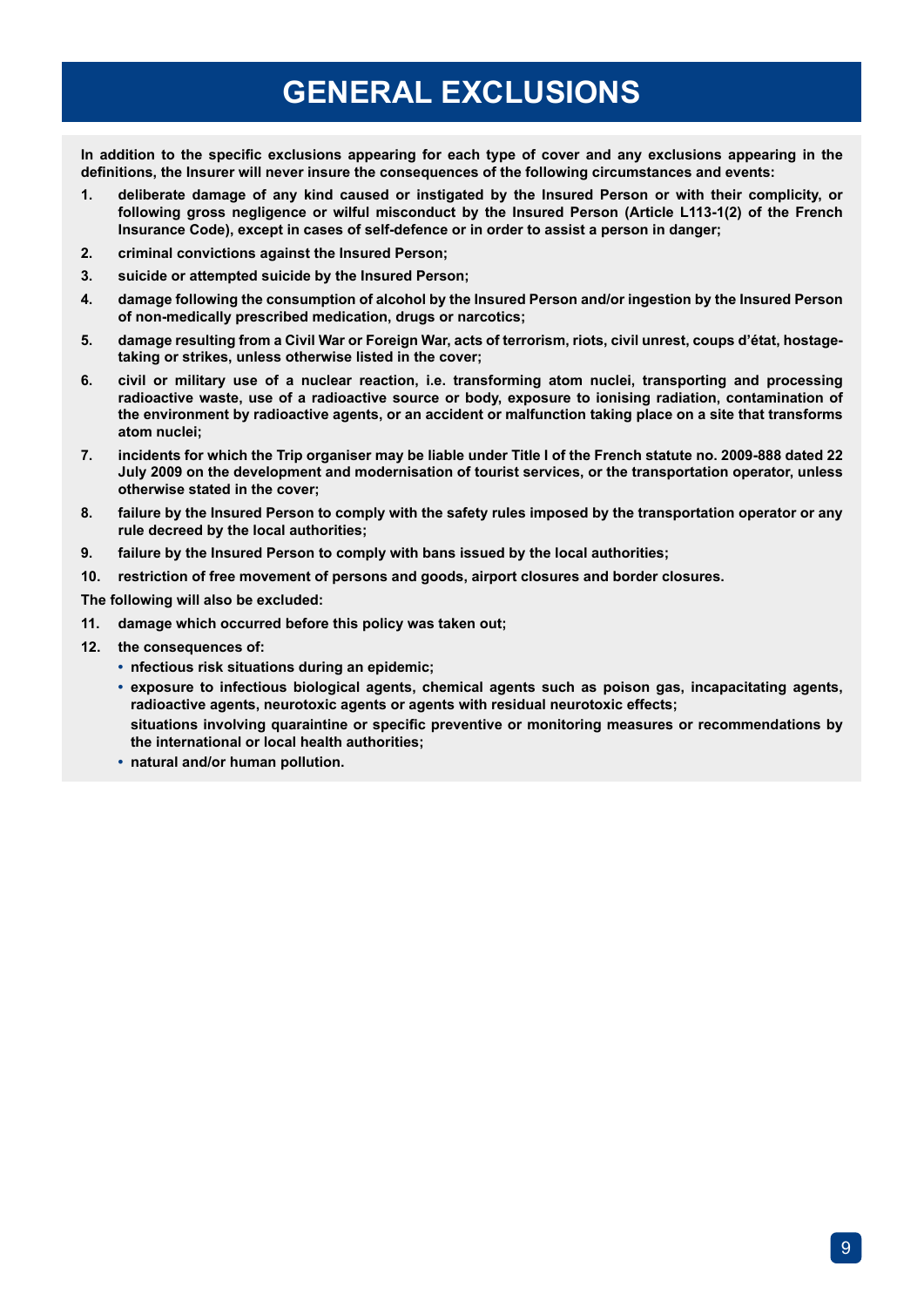### **TYPES OF COVER UNDER THE POLICY**

### **TRAVELLER ASSISTANCE**

#### **SPECIFIC DEFINITIONS FOR THIS COVER**

**ACCOMMODATION EXPENSES:** additional hotel expenses and costs of telephone calls to Allianz Assistance, **excluding costs for food and beverages.**

**EMERGENCY DENTAL CARE EXPENSES:** expenses for emergency dental care, as defined by the Allianz Assistance Medical Department.

**FUNERAL EXPENSES:** expenses for initial preservation, handling and placement in coffin, specific transportation arrangements, preservation required by law, preparation and the simplest coffin, required for transportation and complying with local legislation, **excluding expenses for burial (or cremation), embalming and the ceremony.**

**HOME CARE:** requirement to stay completely at Home, hereinafter 'Home Care', or at the Holiday accommodation, following a visit by a Doctor and a medical certificate being issued.

**JOURNEY:** route taken from the Departure location to the destination stated on the travel ticket, irrespective of the types of transport or number of transports involved.

MEDICAL EXPENSES: medically prescribed pharmaceutical, surgical, practitioner's and hospital expenses required for diagnosing and treating an Illness.

**RESCUE EXPENSES:** transport expenses following search operations (after the Insured Person is found) from the place where the Accident occurred to the closest medical facility.

**SEARCH EXPENSES:** expenses for operations undertaken by civil or military search and rescue organisations or specialist public or private organisations, which set out specifically to search for the Insured Person in a place that has no local organised rescue services.

Definitions of terms common to all types of cover are listed in the 'General Definitions' chapter at the beginning of this policy.

#### **ADVICE TO TRAVELLERS**

- **► Before the trip:**
- Check that this policy covers the chosen destination and the duration of the insured service in question;
- Find out which identity documents are required to enter the country visited (identity card, passport, visa) as well as health
- conditions;
- Take the necessary documentation (vaccination record and medical insurance);
- Obtain the documents that you will need to take to cover medical expenses during the Trip from your Medical Benefit Fund: European Health Insurance Card or a specific form, depending on the country.
- If you are receiving treatment, take sufficient medication, and in greater quantities than required for the duration of the Trip, should your return be delayed, specifically.

#### **► During the trip:**

- Keep your medication and prescriptions in your hand luggage so that you can continue to receive treatment if the baggage that you check in with the transportation operator is delayed or lost;
- Keep separate photocopies of both sides of your identity documents and payment cards. These photocopies will be useful should you lose them or should they be stolen.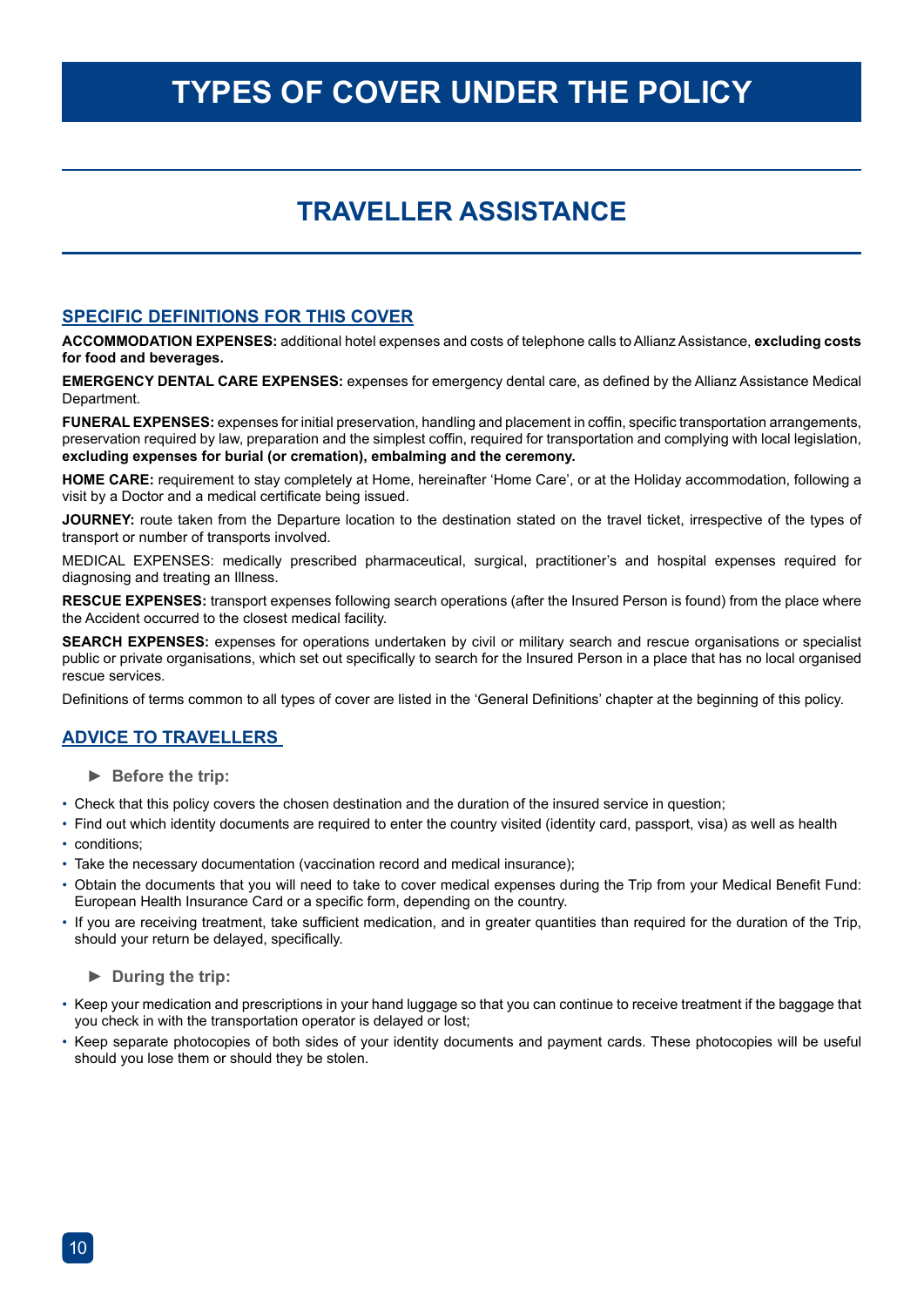

#### **PLEASE NOTE**

#### **• Minors**

Some types of holiday and some destinations are inappropriate for very young children. In view of the risks of them being affected by the transport duration and conditions, the health situation, or even the climate, the family doctor or paediatrician should be consulted when planning the Trip.

Each minor child living in France and travelling abroad alone or accompanied must carry, in addition to their valid identity papers, an authorisation to leave the territory issued by one of their legal representatives. **Allianz Assistance may not, under any circumstances, be held liable for any delay caused by the need to regularise a minor's administrative situation during repatriation.**

#### **• Pregnant women**

Due to risks that may endanger the health of women in advanced stages of pregnancy, airlines apply restrictions which vary from company to company, and which may change without notice. These can involve a medical assessment no more than forty-eight (48) hours before departure, presenting a medical certificate, requesting the company's medical approval and more.

If necessary, and if laid down in their policy, assistance companies will arrange and pay for air travel on the explicit condition that the doctors and/or airlines do not preclude this.

#### **1. ASSISTANCE SERVICES**

#### **Assistance during the trip**

**As soon as the Insured Person calls on the Assistance service of Allianz Assistance, decisions regarding the nature, suitability and organisation of measures to be taken are the exclusive responsibility of Allianz Assistance.**

**► Assistance should the Insured Person sustain an Illness or an Accidental Bodily Injury, or die** 

#### **1.1. Repatriation Assistance**

**If the health of the Insured Person requires repatriation, Allianz Assistance offers the following assistance:**

#### **• Arranging and paying for returning the Insured Person to their Home or transporting them to a hospital**

Allianz Assistance organises and pays for the return of the Insured Person to their Home in Europe or transport to the nearest and/or most suitable hospital for the care they need.

In this case, if the Insured Person so wishes, Allianz Assistance may then organise return to their Home in Europe, as soon as their health allows.

#### **PLEASE NOTE**

**Decisions will be made purely in consideration of the medical interests of the Insured Person and exclusively by the Allianz Assistance doctors in agreement with local attending physicians.**

**Allianz Assistance doctors will consult with local medical institutions and, if necessary, the Insured Person's regular Doctor, to gather information enabling them to make the best decisions for their health.**

**The repatriation of the Insured Person will be decided on and overseen by medical staff who hold qualifications that are legally recognised in the country in which they usually practise their professional activity.**

**Only the medical interests of the Insured Person and compliance with health laws in effect will be taken into consideration when making decisions regarding transport, transport methods and the location for any possible hospitalisation.**

**If the Insured Person refuses to comply with the decisions taken by the Allianz Assistance medical department, they absolve Allianz Assistance of any liability in relation to the consequences of this, particularly in case of return by their own means or deterioration of their health, and lose all rights to benefits and compensation from Allianz Assistance.**

**Moreover, Allianz Assistance may not, under any circumstances, replace local emergency services, or pay the costs incurred, except for those covered under 'Search and/or Rescue Expenses'.**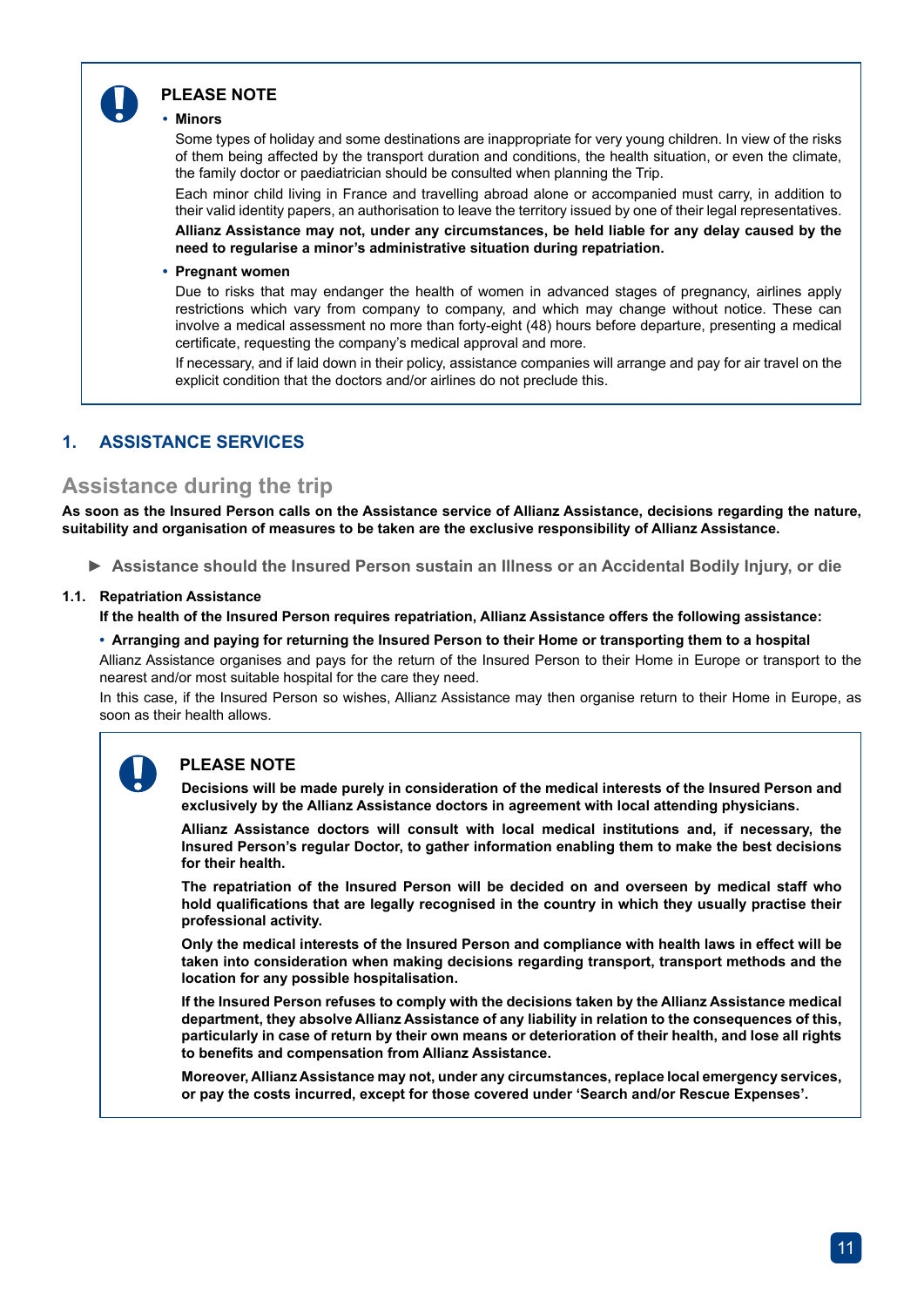#### **1.2. Assistance for the Insured Person's minor children or their disabled adult children**

#### **• Arranging and paying for returning the Insured Person's minor children or disabled adult children to their Home**

When the Insured Person's health requires repatriation, Allianz Assistance, following the agreement of its medical department, will also arrange and pay transport costs for the return Home of their dependent minor children or disabled adult children who were travelling with them if there are no other adult family members with them.

#### **• Arranging and paying the cost of a travel companion's return fare for repatriating the Insured Person's minor children or disabled adult children**

When the Insured Person is hospitalised locally as an emergency while accompanied by at least one of their dependent minor or disabled adult children, and no other adult family member is with them, Allianz Assistance will pay for the return Journey of a person of their choice residing in Europe to come and collect them.

**The costs for accommodation, meals and beverages for the person chosen to return the above-mentioned children will be borne by the Insured Person.**

#### **1.3. Local emergency hospitalisation expenses**

#### **• When the Insured Person belongs to a basic social security scheme or is registered with an insurance organisation:**

In the event of Accidental Bodily Injury and/or Illness requiring local hospitalisation of the Insured Person, Allianz Assistance may pay unforeseen emergency hospitalisation expenses, following the agreement of its medical department and up to the amounts shown in the Cover Table.

In this case, the Insured Person must take all the necessary steps to have these expenses reimbursed by their basic social security scheme or insurance plan and **immediately reimburse Allianz Assistance for the full amount received.**

Otherwise, Allianz Assistance will be entitled to claim costs and interest at the statutory rate.

**In order to be eligible for this service, the Insured Person must belong to a primary health insurance plan.**

**This service ceases on the day on which the Allianz Assistance medical department deem that the Insured Person can be repatriated.**

#### **• When the Insured Person does not belong to a basic social security scheme or is not registered with an insurance organisation:**

In the event of Accidental Bodily Injury and/or Illness requiring local hospitalisation of the Insured Person, Allianz Assistance may pay an advance for unforeseen emergency hospitalisation expenses and treatment prescribed in agreement with the Allianz Assistance medical department, up to the limit shown in the Cover Table.

In this case, the Insured Person undertakes to repay this advance to Allianz Assistance within three (3) months of the date of their return from the Trip. After this period, Allianz Assistance will be entitled to claim costs and interest at the statutory rate, as well as the amount of the advance.

This advance is conditional on preparation of a promissory note.

**This service ceases on the day on which the Allianz Assistance medical department deem that the Insured Person can be repatriated.**

#### **1.4. Emergency Medical Expenses Paid Abroad by the Insured Person**

#### **PLEASE NOTE**

**If the Insured Person pays emergency medical expenses locally, Allianz Assistance will reimburse these Expenses up to the limit shown in the Cover Table.** 

**In order to receive this reimbursement, the Insured Person must belong to a primary health insurance plan covering them for medical costs occurring locally for the entire duration of this policy.**

**The Insured Person must be able to provide Allianz Assistance with the original reimbursement claims or letters of refusal from the organisations on which they depend.**

Up to the amount limits appearing in the Cover Table, after the Excess appearing in this table is deducted:

#### **• Reimbursement of Emergency Medical Expenses incurred by the Insured Person (excluding Emergency Dental Care Expenses)**

When the Insured Person incurs medical or hospitalisation expenses abroad, Allianz Assistance will reimburse the expenses for which they remain liable (excluding emergency dental care expenses) following payment by their basic social security scheme or health insurance plan.

#### **• Reimbursement of Emergency Dental Care Expenses incurred by the Insured Person**

Allianz Assistance will reimburse the Insured Person for emergency dental care expenses incurred locally, remaining payable by them following payment by their basic social security scheme or health insurance plan.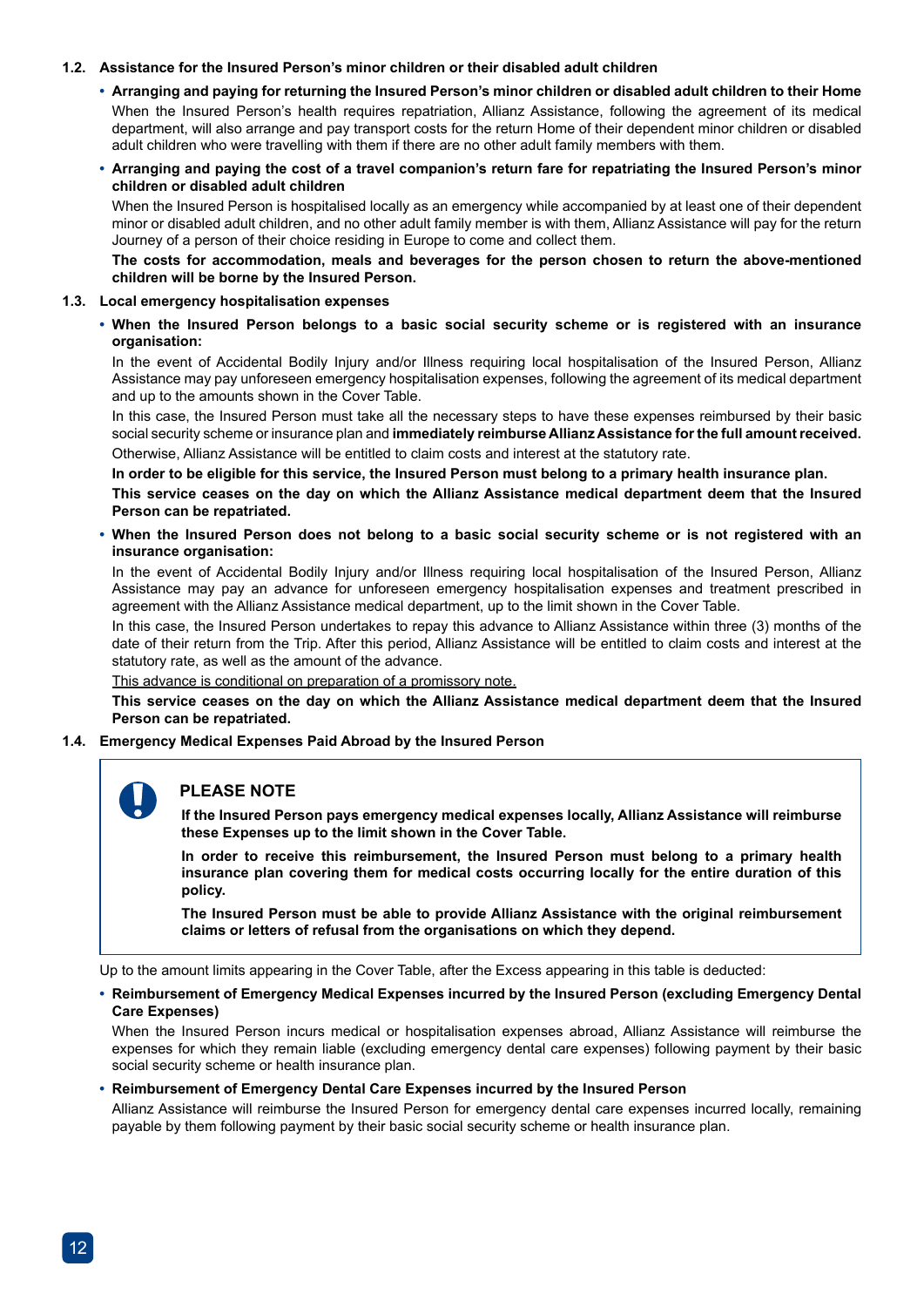#### **1.5. Search and/or Rescue Expenses**

On receipt of the original bill settled by the Insured Person, Allianz Assistance will reimburse them for search and/or rescue expenses for operations carried out at the time of the disappearance or Accidental Bodily Injury, up to the limit shown in the Cover Table.

As part of their sports activity, Allianz Assistance will reimburse the Insured Person, on presentation of supporting documents, for search and/or rescue expenses for operations carried out at the time of disappearance and/or Accidental Bodily Injury, up to the limit shown in the Cover Table.

#### **1.6. Assistance should the Insured Person die**

In the event of the death of the Insured Person, Allianz Assistance will arrange and pay for:

- **transportation of the body** from the place of death to the funeral director's premises in the place of burial (or cremation) in Europe;
- **Funeral Expenses,** up to the limit appearing in the Cover Table;
- **additional expenses for transporting the insured family members of the deceased or an insured travel companion,** providing that the originally planned transportation method for their return to Europe can no longer be used. **This cover may not be combined with the 'Arranging and paying the cost of a travel companion's return fare for repatriating the Insured Person's minor children or disabled adult children' cover provided for in Article 1.2**

#### **1.7. Providing a driver for returning the Insured Person's vehicle**

**When, following an Illness or Accidental Bodily Injury, the health of the Insured Person no longer allows them to drive their vehicle** to return to their Home in Europe and none of the accompanying passengers can replace them, Allianz Assistance will provide a driver to return the vehicle to their Home in Europe by the quickest route.

**The cost of parking and/or securing the vehicle whilst waiting for the driver will be paid by the Insured Person. The Insured Person's accommodation and food and drink expenses, as well as the costs of fuel, tolls and parking, will be paid by the Insured Person.** 

**This cover is provided to the Insured Person if their car is in perfect working order, complies with the rules of the national and international highway code and meets the mandatory technical inspection standards.**

#### **2. COVER EXCLUSIONS**

**In addition to the 'General Exclusions' listed at the start of this policy and any exclusions stated in the definitions, the following are also excluded:**

- **► For all types of assistance cover:**
- **2.1. expenses incurred without the prior agreement of the Assistance service of Allianz Assistance;**
- **2.2. the consequences of any incident relating to air travel booked by the Insured Person, operated by an airline that is blacklisted by the European Commission, regardless of the origin and destination locations;**
- **2.3. the consequences of pre-existing, diagnosed and/or treated Illnesses or injuries, as well as elective surgery that required continuous or one-day hospitalisation, or outpatient treatment, in the six (6) months prior to the assistance request;**
- **2.4. the consequences of an unstable illness that is currently being treated, from which the Insured Person is convalescing, as well as illnesses occurring during the insured service for the purposes of diagnosis and/ or treatment;**
- **2.5. the potential consequences (check-up, additional treatment, recurrence) of an Illness which gave rise to repatriation in the six (6) months prior to the assistance request;**
- **2.6. arranging and paying for the transport set out in Article 1.1 'Repatriation Assistance' for minor ailments or injuries that can be treated locally and do not prevent the Insured Person from continuing their insured service;**
- **2.7. voluntary termination of pregnancy, childbirth or in vitro fertilisation and their consequences, as well as pregnancies leading to hospitalisation in the six (6) months prior to the assistance request;**
- **2.8. the Insured Person participating in any sport as part of an official competition or as a professional or under a paid contract, including preparatory training;**
- **2.9. failure by the Insured Person to comply with official prohibitions and safety rules related to practising a sports activity;**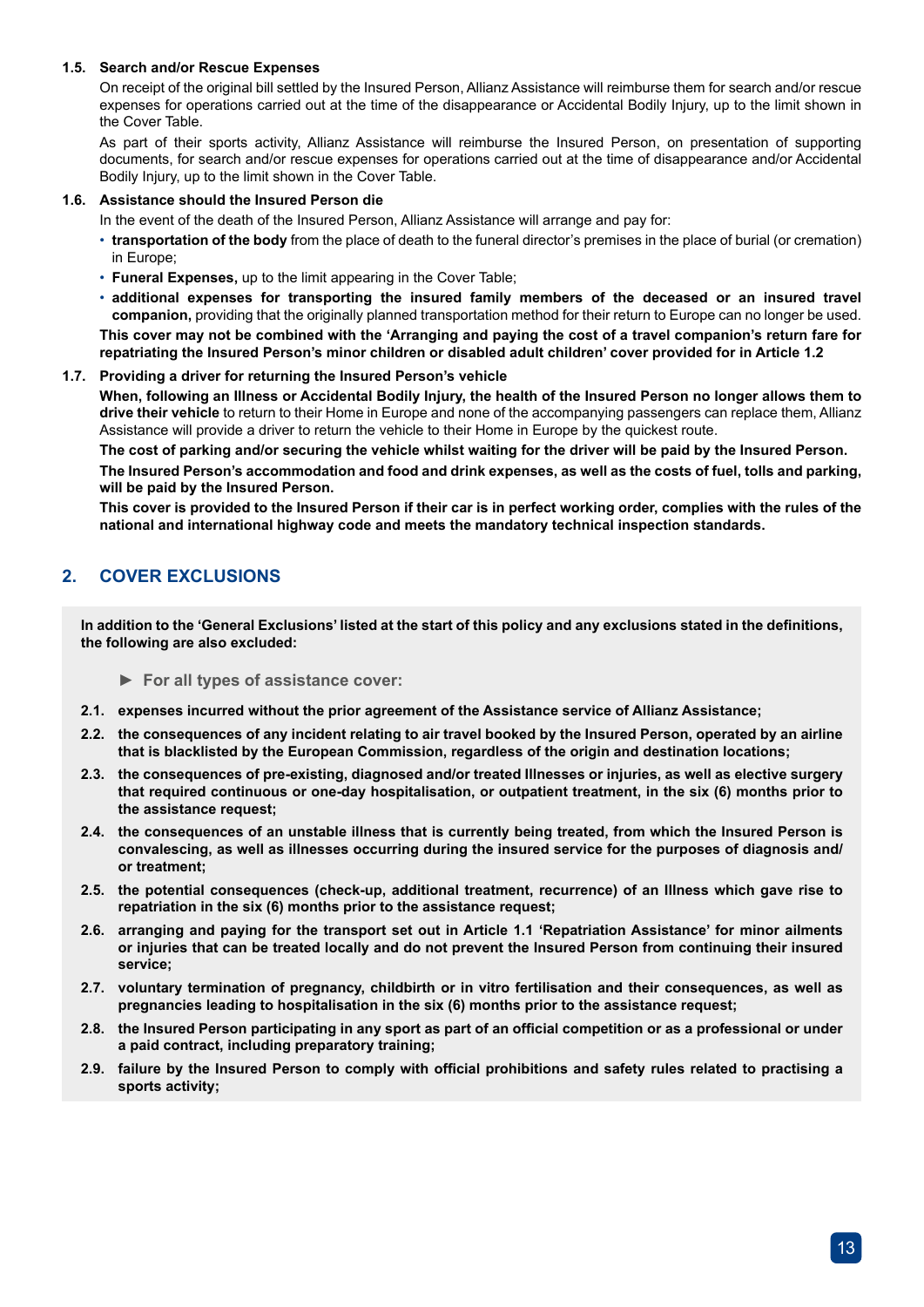- **2.10. the consequences of an Accident occurring when the Insured Person participates in one of the following sports or leisure activities, whether individually or as part of an activity organised by a sports federation: kitesurfing, skeleton, bobsleigh, ski jumping, any off-piste sports, rock climbing above 3,000 m, rock climbing, caving, hang-gliding, gliding, paragliding, any parachuting activity and any sport practised with or from an ultralight motorised aircraft in accordance with the Civil Aviation Code;**
- **2.11. the consequences of an Accident occurring when the Insured Person does bungee jumping and underwater diving with independent equipment when the activity is not organised by an approved professional;**
- **2.12. expenses not explicitly mentioned as reimbursable, in addition to any expense for which the Insured Person is unable to provide a receipt.**
	- **► Under the Charges for Emergency Hospitalisation Abroad cover and Emergency Medical Expenses Paid Abroad by the Insured Person cover, the following are also excluded:**
- **2.13. the costs of spa treatment, heliotherapy, weight-loss treatments, any elective or cosmetic treatment and physiotherapist fees, as well as expenses for care or treatments not resulting from a medical emergency;**
- **2.14. expenses for implanting internal, ocular, dental, hearing, functional or other prostheses, as well as expenses for the devices;**
- **2.15. vaccination expenses;**
- **2.16. expenses resulting from care or treatment, the therapeutic nature of which is not recognised by French law;**
- **2.17. expenses charged by local rescue agencies, excluding expenses covered by the 'Search and/or Rescue Expenses' cover;**
- **2.18. medical expenses incurred Abroad, when the Insured Person, on sick leave, has not obtained prior approval from their health insurance agency to travel Abroad.**

#### **3. WHAT THE INSURED PERSON MUST DO IN THE EVENT OF A CLAIM**

#### **3.1. In order to request assistance**

The Insured Person or a Third Party must contact Allianz Assistance:



by telephone 24 hours a day, 7 days a week:

• From France on **01 42 99 02 02 (standard rate call)** or

• From outside France on **+33 (1) 42 99 02 02**

They will immediately be given a case number and should inform the assistance representative of:

- their policy number
- their address, the telephone number which can be used to contact them, as well as the contact information for the persons who are looking after them,

and allow Allianz Assistance doctors access to all medical information on the person who requires assistance from Allianz **Assistance** 

#### **3.2. For a reimbursement claim**

In order to receive reimbursement of expenses paid by the Insured Person with the agreement of Allianz Assistance, the Insured Person must provide Allianz Assistance with all the supporting documents that will enable it to determine the validity of the claim,



• either by post, to the address set out in Article 9 'Address for sending supporting documents to be provided should a claim be made' of the 'Administrative Provisions'

• or by telephone, from Monday to Friday, between 9:00 am and 5:30 pm (Mainland France time zone):

> **If you are in France:** 01 42 99 08 83 (standard rate call) or From outside France: **+33 (1) 42 99 08 83**

**Services that were not requested in advance and were not arranged by Allianz Assistance are non-refundable and do not give rise to compensation.**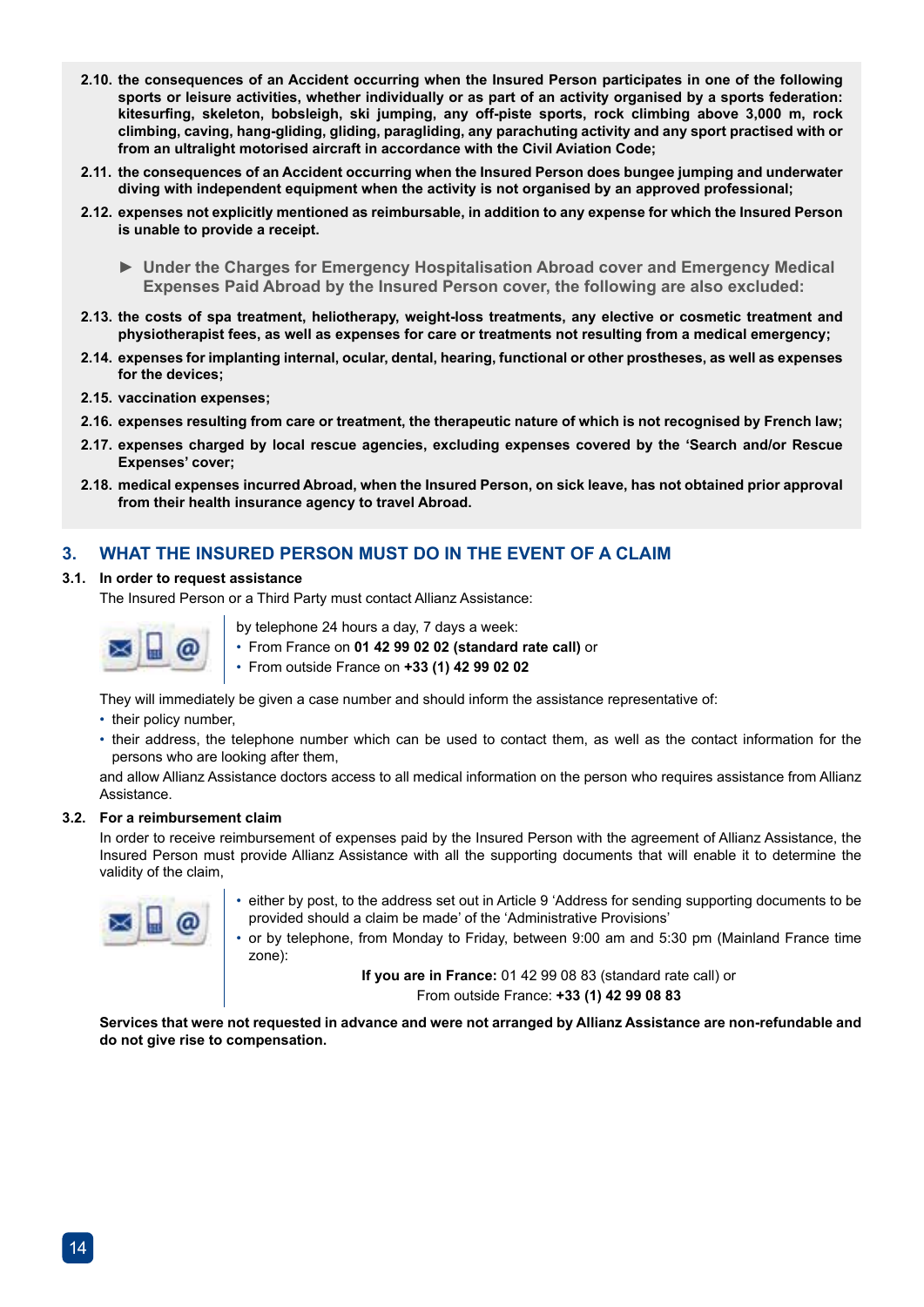#### **4. ALLIANZ ASSISTANCE INTERVENTION LIMITS**

**Allianz Assistance acts in compliance with national and international laws and regulations.**

**Its services may only be provided once approval has been obtained from the relevant administrative authorities.**

**Moreover, Allianz Assistance cannot be held liable for delays or impediments to the performance of the agreed services as a result of a case of force majeure or events such as strikes, riots, civil unrest, restrictions on free movement of goods and persons, sabotage, terrorism, civil or foreign war, known political instability, reprisals, embargoes, economic sanctions (list of restrictive measures for each country available on the website of the French Ministry of the Economy and Finance: https://www.tresor.economie.gouv.fr/Ressources/sanctions-financieres-internationales), consequences of the effects of radioactive sources, Natural Disasters or any other act of God.**

**Information for each country is also available in the 'Advice for travellers' section on the website of the French Ministry for Foreign Affairs and International Development:** 

**http://www.diplomatie.gouv.fr/fr/conseils-aux-voyageurs/conseils-par-pays/.**



**Allianz Assistance will arrange and pay for the insured transport of the Insured Person up to the limit of the cost of first-class train and/or economy-class plane tickets, or suitable medical transportation.**

**In all cases, Allianz Assistance takes ownership of any transport tickets not used by the Insured Person. The latter undertakes to return these to Allianz Assistance or to transfer to them the reimbursement obtained from the Approved Trip Organisation or Intermediary.**

#### **5. SUPPORTING DOCUMENTS TO BE PROVIDED**

According to the assistance services implemented, Allianz Assistance will inform the Insured Person of the supporting documents that must be provided to support their claim:

| <b>COVERED SERVICES</b>                                    | <b>SUPPORTING DOCUMENTS TO BE PROVIDED</b>                                                                                                                                                                                                                                                                                                                                    |
|------------------------------------------------------------|-------------------------------------------------------------------------------------------------------------------------------------------------------------------------------------------------------------------------------------------------------------------------------------------------------------------------------------------------------------------------------|
| <b>Traveller Assistance</b>                                | • the original used or unused transport tickets (including boarding passes for flights),<br>• a death certificate, if applicable,<br>• a copy of an official administrative document substantiating the family relationship to<br>the Insured Person, if applicable,<br>• any other supporting documents requested by Allianz Assistance.                                     |
| <b>Reimbursement of Medical</b><br><b>Expenses</b>         | • bank account details,<br>• copy of the booking form for the insured service,<br>• copies of the medical bill(s) paid by the Insured Person,<br>• a copy of the Social Security reimbursement claim,<br>• the original reimbursement claim from the insurance company,<br>• any other supporting documents requested by Allianz Assessment after assessment<br>of the claim. |
| <b>Reimbursement for Search/</b><br><b>Rescue Expenses</b> | • bank account details,<br>• copy of the booking form for the insured service,<br>• the original paid invoice for the Search / Rescue expenses,<br>• any other supporting documents requested by Allianz Assistance.                                                                                                                                                          |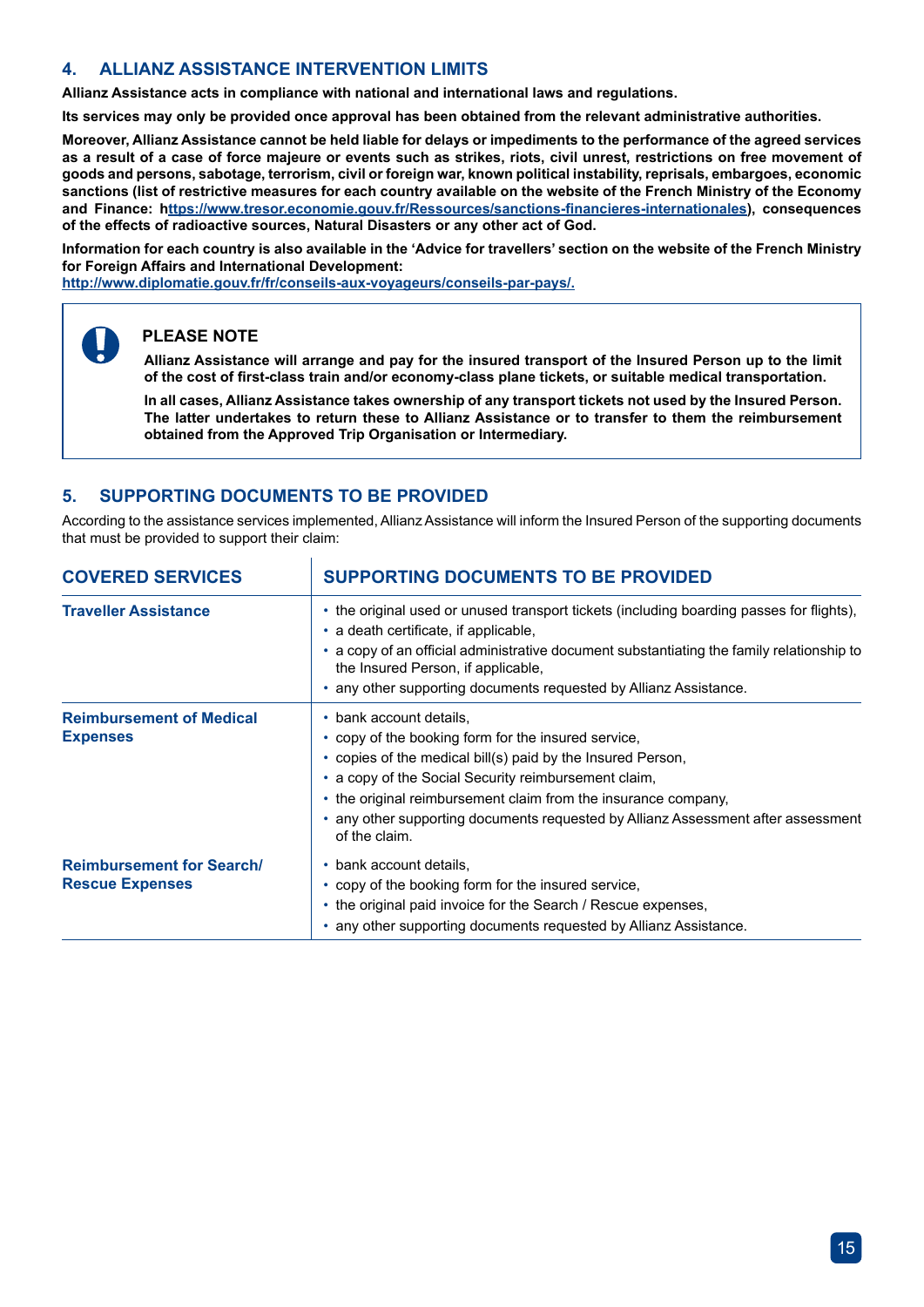### **CURTAILMENT OF A SNOW ACTIVITY**

#### **DEFINITION SPECIFIC TO THIS COVER**

**CURTAILMENT OF A SNOW ACTIVITY:** early termination of any snow activity following an Insured Event.

Definitions of terms common to all types of cover are shown in the chapter 'Definitions common to all types of cover', at the beginning of this policy.

#### **1. PURPOSE OF THE COVER**

The Insurer covers, up to the limits stated in the Cover Table, the payment of compensation in the event of curtailment of the snow activity insured under this policy, for one of the following Insured Events:

- medical repatriation of the Insured Person, arranged by Allianz Assistance;
- an Illness or Accidental Bodily Injury of the Insured Person preventing them from practising the insured Snow Activity;
- lack of or excess snow, when this occurs in French ski resorts located at an altitude of more than 1,500 metres, between 15 December and 15 April, and results in the closure of more than two-thirds of the ski lifts normally in use at the destination resort, for at least two (2) consecutive days, within the five (5) days prior to your departure.

#### **2. AMOUNT AND MEANS OF COMPENSATION**

Compensation is equal to the cost of unused full days of the Snow Activity passes.

It is due from the day following the total cessation of the insured activities.

Compensation is calculated on the basis of the total price per person of the Snow Activity passes, per Insured Person and up to the limit shown in the Cover Table.

The basis for calculating the compensation varies based on the type of insured service:

• **For ski equipment hire:**

The Insurer reimburses ski equipment hire, up to the limits set out in the Cover and Excess Amounts Table, on a pro-rata basis.

• **For ski lift passes:**

The Insurer reimburses ski lift passes up to the limits stated in the Cover Table, on a pro-rata basis.

#### • **For ski lessons:**

The Insurer reimburses insured, unused ski lessons, up to the limits set out in the Cover and Excess Amounts Table, from the same day as one of the events covered in Article 1. 'Purpose of the cover'.

**Administration fees, tips, insurance premiums and reimbursements or compensation granted by the Approved Organisation or Intermediary from whom the Insured Person purchased their snow activity will be deducted from the compensation.**

#### **3. COVER EXCLUSIONS**

**In addition to the 'General Exclusions' shown at the beginning of this policy and any exclusions shown in the definitions, the consequences of events not provided for in Article 1, 'Purpose of the Cover', are also excluded.**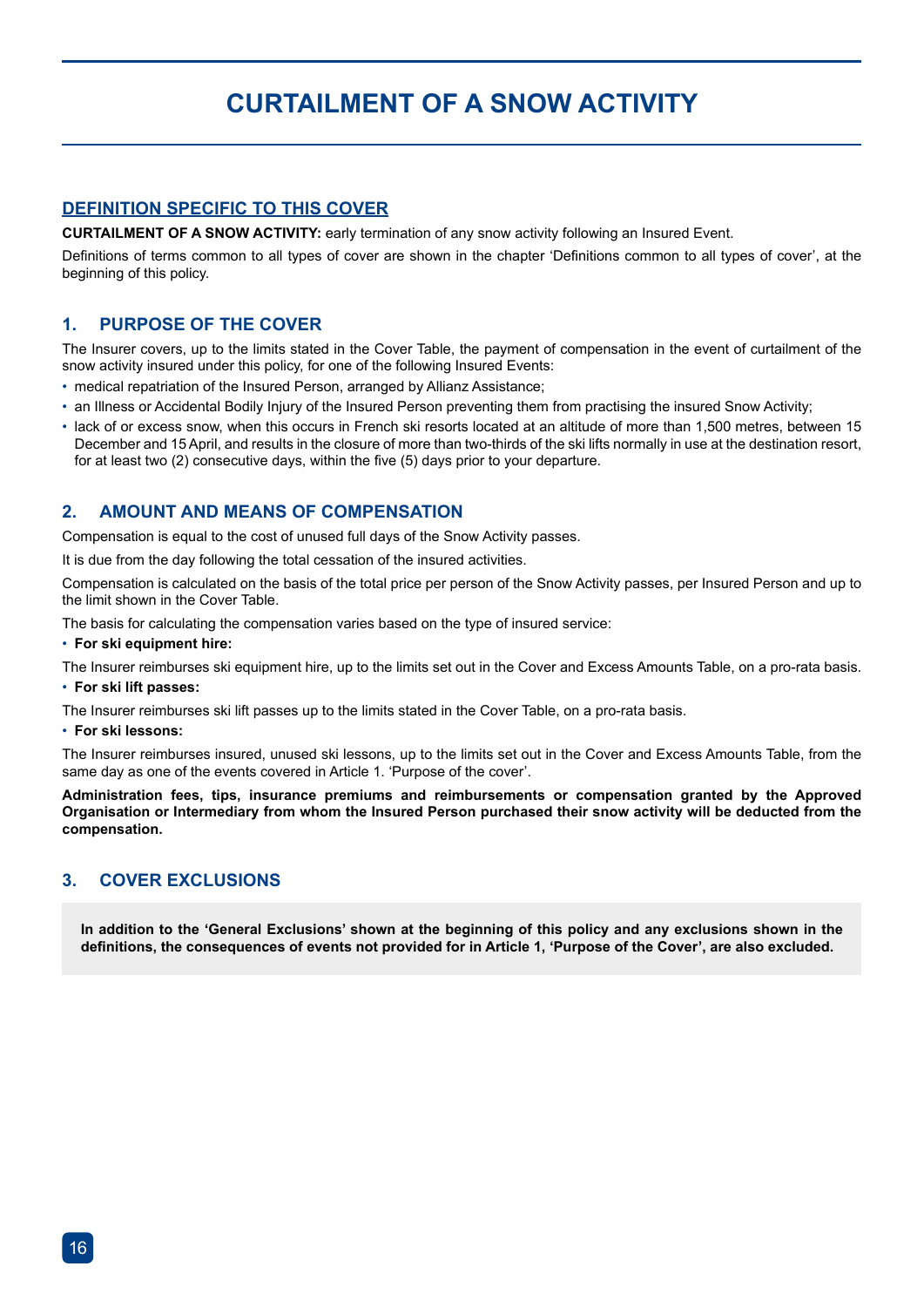#### **4. WHAT THE INSURED PERSON MUST DO IN THE EVENT OF A CLAIM**

The Insured Person must submit a claim to the Insurer within five (5) working days of the day on which they became aware of it, except in the case of an act of God or force majeure:



**To facilitate the claim and optimise processing of the case, we recommend reporting the event on the following website: https://indemnisation.allianz-assistance.fr**

**The Insured Person can track the progress of their case 24/7 by logging on to the website.** 

The Insured Person can also contact the Insurer by telephone from Monday to Friday between 9.00 a.m. and 6.00 p.m. (Mainland France time zone):

• **From France (if the Insured Person's current location is in France)**  $-01$  42 99 03 95 (standard rate call) for French speakers

 $-01$  42 99 03 97 (standard rate call) for non-French-speaking Insured Persons

- **Outside France (if the Insured Person's current location is not in France)**
	- $-$  +33 (1) 42 99 03 95 for French speakers
	- $-$  +33 (1) 42 99 03 97 for non-French-speaking Insured Persons

### **PLEASE NOTE**

**In the case of Curtailment of a Sports or Leisure Activity as a result of an Illness, an Accidental Bodily Injury or one of the covered exceptional climatic events, the Insured Person must call Allianz Assistance in order to obtain the prior agreement to the reimbursement:**

**From France on 01 42 99 02 02 (standard rate call) or**

**From outside France on +33 (1) 42 99 02 02 24 hours a day, 7 days a week** 

### **5. SUPPORTING DOCUMENTS TO BE PROVIDED**



#### **PLEASE NOTE**

**It is the Insured Person's responsibility to prove that all of the conditions required for implementation of this 'Curtailment of a snow activity' cover have been met, based on the supporting documents referred to below.**

**These documents and any information provided by the Insured Person will help to prove the damage sustained and to assess the amount of compensation due.**

**If no supporting documents are provided or if the supporting documents do not provide material proof of the damage sustained, the Insurer will be entitled to refuse the Insured Person's reimbursement claim.**

| <b>INSURED EVENTS</b> | <b>SUPPORTING DOCUMENTS TO BE PROVIDED</b>                                                                                                                                                     |  |
|-----------------------|------------------------------------------------------------------------------------------------------------------------------------------------------------------------------------------------|--|
| <b>IN ALL CASES</b>   | • bill for the insured service,<br>• bank account details.<br>• Allianz Assistance claim number under which the Insured Person obtained<br>authorisation to interrupt the snow activity.<br>or |  |
|                       | • any other supporting documents requested by the Insurer after the claim has been<br>assessed.                                                                                                |  |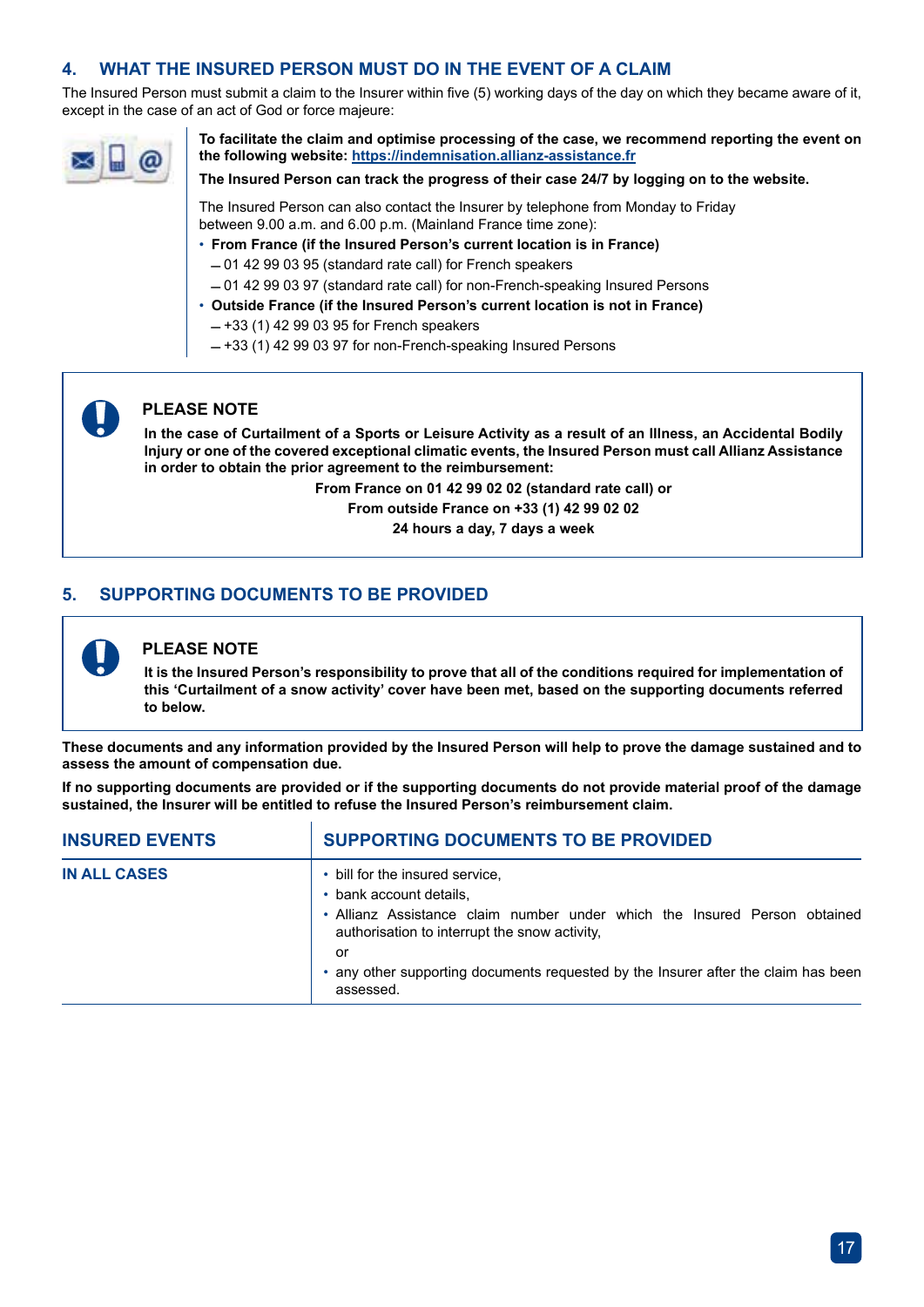#### **1. LEGISLATION GOVERNING THE POLICY AND WHERE IT IS TAKEN OUT**

This policy is governed by the French Insurance Code, except for the Assistance Cover, and the General Terms and Conditions.

This policy has been drawn up in French and is governed by French law.

Since it involves transactions carried out on a website hosted in France, the virtual space made up of the web pages of the site **www.intersport.fr** is deemed to be located in French territory and policies taken out on it are therefore located in France, without prejudice to the protection given to the consumer by the law of the country in which they normally live.

#### **2. PROCEDURES FOR TAKING OUT THIS POLICY, ENTRY INTO EFFECT AND TERMINATION OF COVER**

#### **a. Procedures for taking out this policy and its entry into effect**

The policy must be taken out on the day of booking of the ski equipment. **This policy will enter into force when it is taken out.** 

#### **b. Entry into effect and termination of cover**

The cover will start:

• **for the 'Traveller Assistance' cover:** as soon as the Insured Person leaves the place of Departure for the insured service (maximum twenty-four (24) hours before the Departure date indicated on the sales agreement for the insured service and after payment of the premium at the earliest).

It ends twenty-four (24) hours at most after the end of the insured service, the date of which is on the sales agreement for the insured service.

• **for the 'Curtailment of a snow activity' cover:** at 00:00 on the Departure date indicated on the sales agreement for the insured service and after payment of the premium by the Insured Person at the earliest.

It ends twenty-four (24) hours after the return time indicated on the sales agreement for the insured service.



#### **PLEASE NOTE**

**When the Insured Person cancels their insured service, they may not benefit from the other types of cover provided in this policy.**

#### **3. CANCELLATION OPTION**

The Insured Person may exercise a cancellation option defined in Articles L112-2-1 and L112-10 of the French Insurance Code after taking out an insurance policy, in the cases provided for below:

### **a. Cancellation option**

#### **• Multi-insurance**

Under the provisions of Article L112-10 of the French Insurance Code, an Insured Person who takes out an insurance policy for non-professional purposes constituting a supplement to goods or services sold by an intermediary may cancel said policy, at no cost or penalty, if he provides proof of prior cover for one of the risks covered by this policy, provided that it has not been fully implemented and the Insured Person has not made a claim. This cancellation must occur within fourteen (14) calendar days of the conclusion of this policy.

#### **• Remote sales**

Under Article L112-2-1 of the French Insurance Code, a cancellation option applies to insurance policies taken out remotely, in particular insurance policies sold online, when the parties to the policy are not physically together at the same time, not involved in a door-to-door sale or outside the seller's usual place of business.

This cancellation right does not apply to travel or baggage insurance policies or to similar short-term insurance policies with a duration of less than one (1) month. The duration of the insurance policy corresponds to the period between the date on which it was taken out and the date of cessation of all types of cover/annual renewal date.

#### **b. Procedure for exercising the cancellation option**

When the insurance policy is eligible for the cancellation option under the conditions defined above, the Insured Person may exercise this option by returning a cancellation request, duly completed, dated and signed, to INTERSPORT within fourteen (14) calendar days of the date of conclusion of this policy:

• either **by e-mail** to the following e-mail address:**reservation@intersport.fr**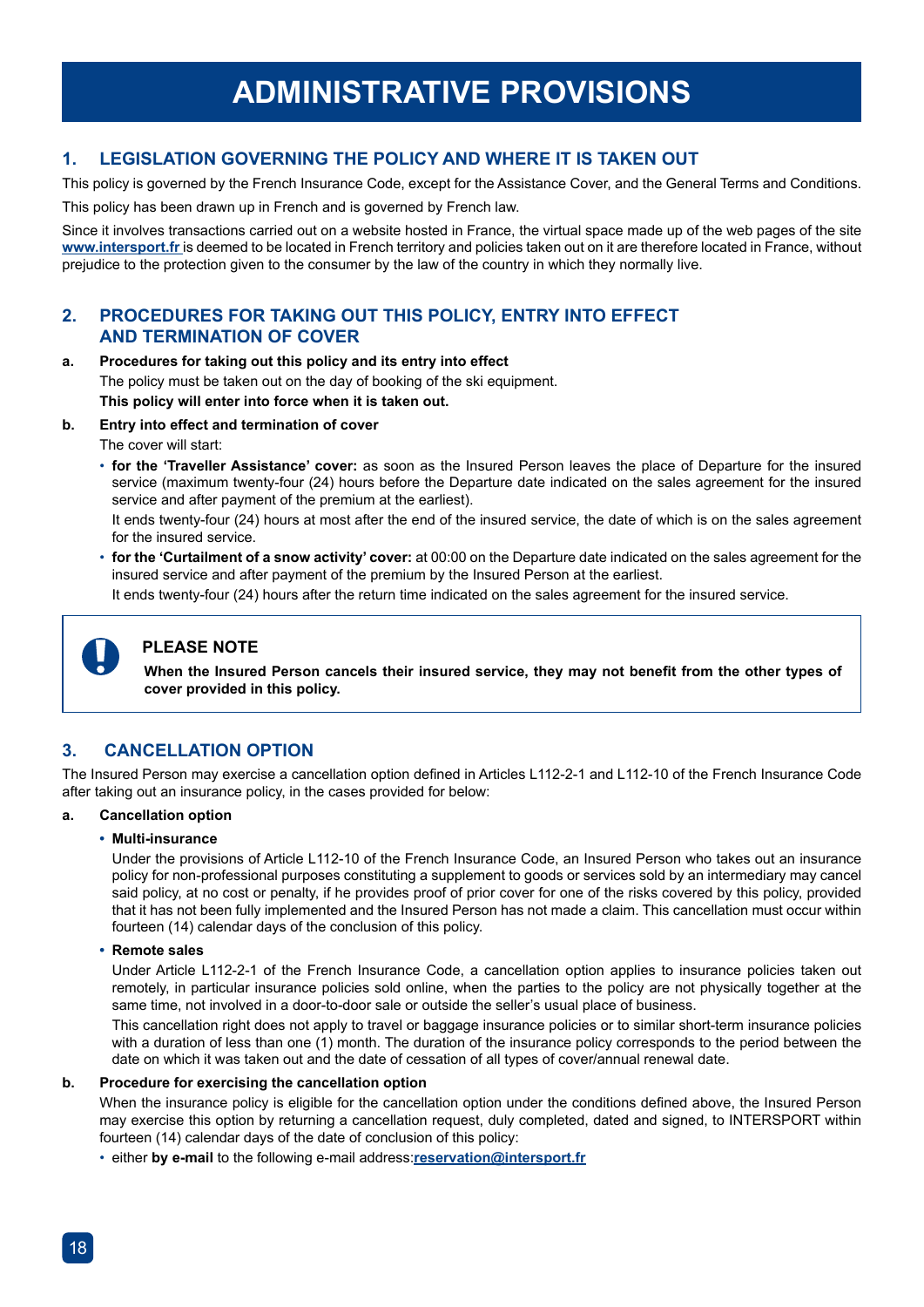• or **by registered letter with acknowledgement of receipt**, to the following address:

#### **INTERSPORT SERVICES**

#### **2 Rue de l'Industrie**

#### **91 160 LONGJUMEAU**

The Insured Person may, if they so wish, use the template cancellation letter below:

«I, the undersigned, first name, surname, date and place of birth, would like to cancel the cover under insurance policy no. ... which I took out with AWP P&C on ... (Date).

Signed in ... (Place). On... (Date) and Signature: ...".

When cancelling on the grounds of multi-insurance, the Insured Person must enclose, along with their request, supporting documents substantiating the existence of a current insurance policy covering risks similar to this policy.

If the Insured Person exercises this option, the policy will be terminated on the date that it takes effect. The Insured Person will be reimbursed the corresponding premium within thirty (30) days of the date on which their cancellation request is received.

The cancellation option may not be exercised if the Insured Person has implemented this cover in this insurance policy as part of a Claim submitted within fourteen (14) calendar days, and, as a result, no premium will be reimbursed in such a case.

#### **4. CUMULATIVE INSURANCE**

If the Insured Person is covered for the same risks with other insurance companies, they must inform the Insurer and provide them with their contact information and the scope of their cover, under Article L121-4 of the French Insurance Code.

The Insured Person may receive compensation for their damage by contacting the Insurer of their choice.

**These provisions do not apply to assistance services.**

#### **5. SUBROGATION IN THE INSURED PERSON'S RIGHTS AND ACTIONS**

In return for payment of the compensation and up to the amount of this compensation, the Insurer will become the beneficiary of the rights and legal actions that the Insured Person had against any party liable for the Claim, under Article L121-12 of the French Insurance Code.

If, due to the Insured Person's actions, the Insurer can no longer perform this action, it may be discharged of all or part of its obligations to the Insured Person.

**These provisions do not apply to assistance services.**

#### **6. APPLICABLE PENALTIES SHOULD THERE BE MISREPRESENTATION WHEN TAKING OUT THE POLICY**

- **• Any non-disclosure or intentional misrepresentation by the Insured Person in the statement of risk is punishable by the policy being rendered null and void under the conditions set out in Article L113-8 of the French Insurance code.**
- **• Any omission or inaccurate statement by the Insured Person when their bad faith has not been proven will be punished under the conditions set out in Article L113-9 of the French Insurance Code:**
	- $-$  if it is ascertained before any Claim: the Insurer will be entitled either to uphold this policy with an increase in **the premium, or to terminate the policy within ten (10) days by registered letter, by reimbursing the overpayment of the premium.**
	- $-$  if it is only ascertained after the Claim: the Insurer may reduce the compensation in proportion to the amount of **premium paid compared with the amount of premium that would have been due if the risk had been declared fully and accurately.**

#### **7. APPLICABLE PENALTIES SHOULD THERE BE INTENTIONAL MISREPRESENTATION ON THE DATE OF THE CLAIM**

**Any fraud, non-disclosure or intentional misrepresentation by the Insured Person about the circumstances or consequences of a claim will result in any entitlement to benefits or compensation for this Claim being lost.**

#### **8. PERIOD OF LIMITATION**

The provisions relating to the period of limitation for legal action arising from this insurance policy are set out in Articles L114-1 to L114-3 of the French Insurance Code, reproduced below:

• Article L114-1 of the French Insurance Code

"Any legal action arising from the insurance policy **will be covered by a period of limitation of two years** from the event giving rise to it.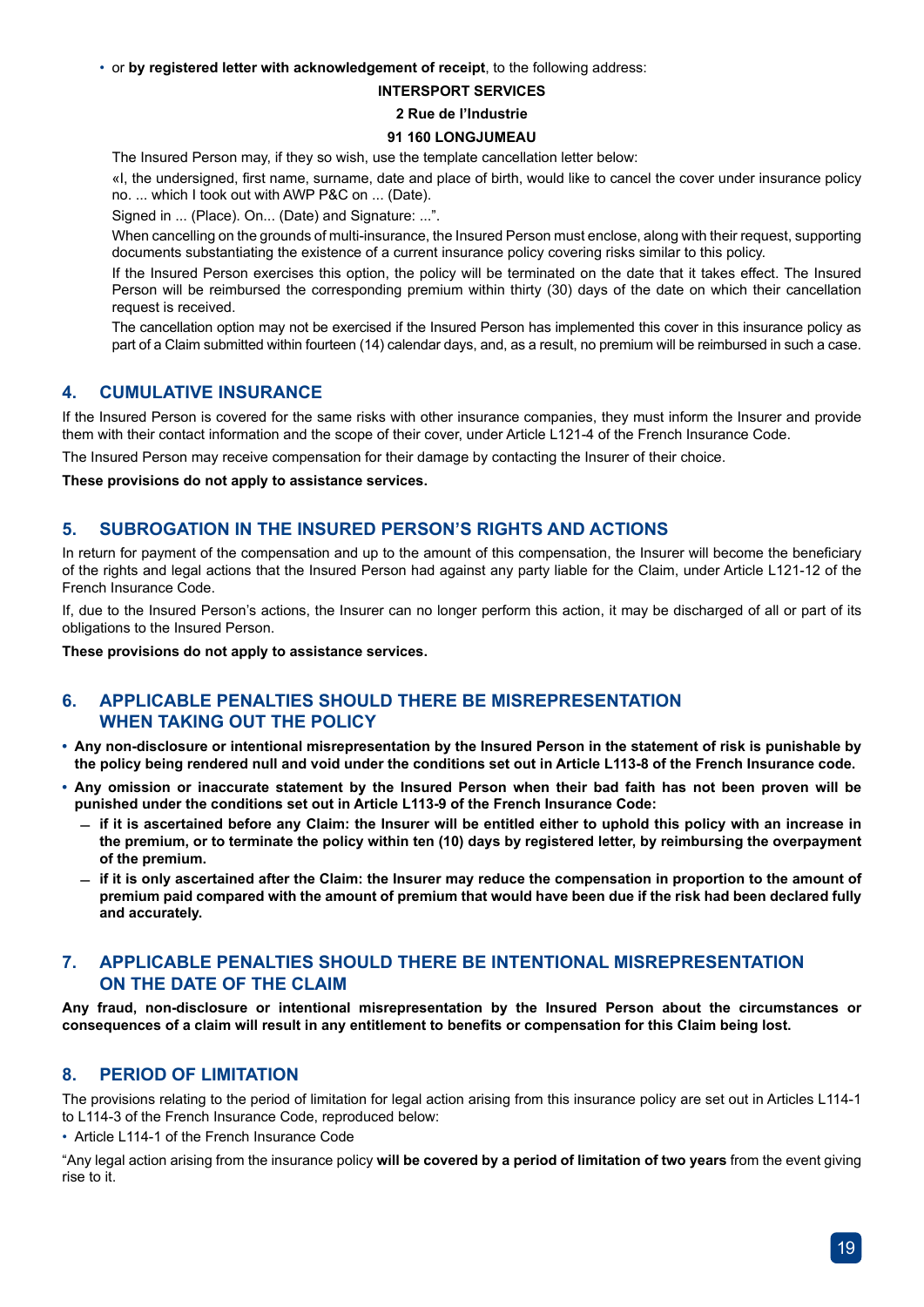However, this period will run:

1) Should there be non-disclosure, omission or misrepresentation in relation to the risk, only from the date on which the insurer became aware of it;

2) Should there be a claim, only from the date on which the interested parties became aware of it, if they prove that they were unaware of it until then.

When the action by the insured person against the insurer is due to a third-party claim, the period of limitation runs only from the date on which the third party filed legal proceedings against, or was paid compensation by, the insured person.

The period of limitation is increased to ten years for life insurance policies when the beneficiary is a person other than the policyholder and, in personal accident insurance policies, when the beneficiaries are the legal successors of the deceased insured person.

For life insurance policies, notwithstanding the provisions of paragraph (2), the actions of the beneficiary are covered for no more than thirty years from the death of the Insured Person."

• Article L 114-2 of the French Insurance Code

"The period of limitation is interrupted by one of the ordinary grounds for interrupting the period of limitation and by the appointment of an expert following a claim. The interruption of the period of limitation may, furthermore, result from the sending of a registered letter with acknowledgement of receipt by the Insurer to the Insured Person relating to legal action for payment of the premium and by the Insured Person to the Insurer relating to payment of compensation."

• Article L 114-3 of the French Insurance Code

"By way of derogation from Article 2254 of the French Civil Code, the parties to the insurance policy may not, even by mutual agreement, either change the duration of the period of limitation, or add to the grounds for the suspension or interruption thereof."

#### **Additional information:**

The ordinary grounds for interrupting the period of limitation are set out in Articles 2240 et seq. of the French Civil Code, including: recognition by the debtor of the right of the person against whom they were claiming, legal action, even in summary proceedings, and the act of compulsory enforcement.

For a full list of ordinary grounds for interrupting the period of limitation, please refer to the aforementioned articles of the French Civil Code.

#### **9. ADDRESS FOR SENDING SUPPORTING DOCUMENTS TO BE PROVIDED IN THE EVENT OF A CLAIM**

Supporting documents for each of the following types of cover should be sent to the addresses below:

| 'Curtailment of a snow activity' cover                                                                               | 'Traveller Assistance' cover                                                                                            |
|----------------------------------------------------------------------------------------------------------------------|-------------------------------------------------------------------------------------------------------------------------|
| AWP France SAS<br>Service Indemnisation Assurances<br>DOP01<br>7 rue Dora Maar<br>CS 60001<br>93488 Saint-Ouen Cedex | <b>AWP France SAS Service Relations</b><br>Clientèle - RELAC01<br>7 rue Dora Maar<br>CS 60001<br>93488 Saint-Ouen Cedex |
|                                                                                                                      |                                                                                                                         |

#### **10. DAMAGE ASSESSMENT**

The causes and consequences of the Claim will be assessed by mutual agreement and, if not, by jointly agreed expert assessment, subject to the respective rights of the Insurer and the Insured Person. The fees for this expert assessment will be shared between the parties.

If the parties are unable to agree on selecting the third-party expert, the Presiding Judge of the Tribunal de Grande Instance [Regional Court] of the region of the Place of Residence of the Policyholder will appoint one.

This appointment will be made in a written request signed by the Insurer or by only one of the parties, with the other having been summoned by registered letter.

#### **11. SETTLING CLAIMS**

#### **a. Calculating the compensation**

When the invoices provided are not denominated in euros, the compensation amount will be based on the exchange rate which applies on the date on which the compensation is calculated.

#### **b. Time period**

Once the Insured Person's case is concluded, their compensation will be paid within ten (10) days following the agreement between the Insurer and the Insured Person, or the enforceable judicial decision.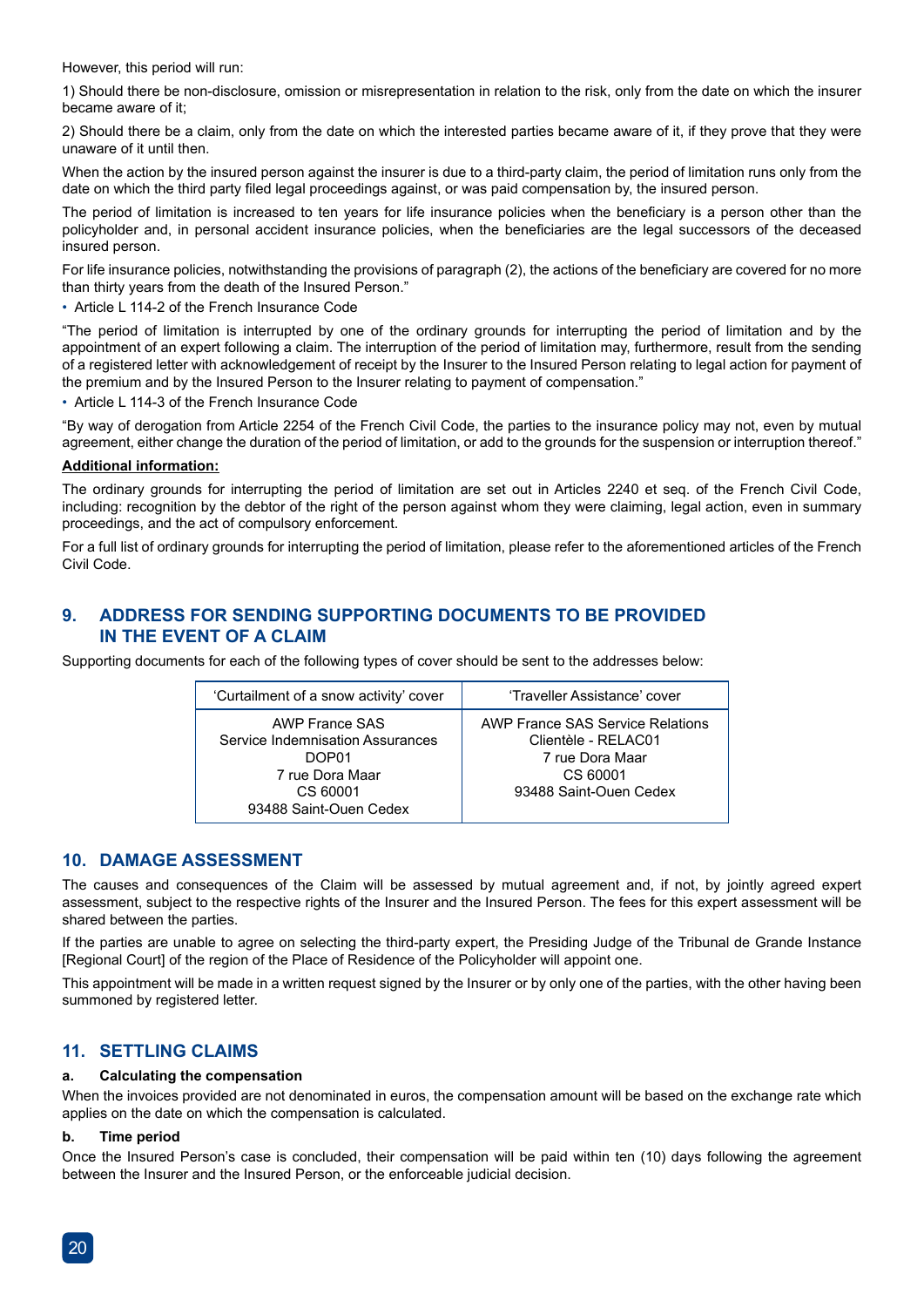#### **12. COMPLAINTS HANDLING PROCEDURES**

When an Insured Person is dissatisfied with the way their claim has been handled, their first course of action should be to inform their usual contact so that the reason for this dissatisfaction can be understood and solutions can be sought.

Should there be a dispute about the solutions put forward, the Insured Person may send a complaint to the following address:

#### **reclamation@votreassistance.fr**

'(Or send a letter to AWP France SAS, Service Réclamations, TSA 70002 - 93488 Saint-Ouen Cedex)

The Insured Person will receive an acknowledgement of receipt within ten (10) working days (excluding Sundays and public holidays) from the date on which the complaint is received, unless a response to the complaint is sent within this period.

A response will be provided no later than two (2) months after the date on which the complaint is received, unless special circumstances arise; in that event, the Insurer will keep the Insured Person informed.

If the Insured Person is still not satisfied with how their complaint has been handled, they may then refer the matter to the independent ombudsman, using the following contact details:

#### **La Médiation de l'Assurance**

#### **http://www.mediation-assurance.org**

#### **LMA**

#### **TSA 50110**

#### **75441 Paris Cedex 09**

The Insured Person's request to La Médiation de l'Assurance must, if necessary, be made within one (1) year of their written complaint to AWP P&C at the latest.

Insurance companies belonging to the FFA have established a system to enable Insured Persons and third parties to access a mediation procedure for settling their disputes. This system is governed by the Insurance Mediation Charter.

The Insured Person may always take any other legal action.

If the Insured Person takes out the insurance policy online, they can use the European Commission's Online Dispute Resolution (RLL) platform as a consumer, using the following link: **http://ec.europa.eu/consumers/odr.**

#### **13. LEGAL JURISDICTION**

AWP P&C registers as its address for service: **7 rue Dora Maar – 93400 Saint-Ouen.**

Any disputes raised against AWP P&C in relation to this policy will be exclusively submitted to the competent French courts and all notices should be sent by registered post with acknowledgement of receipt, to the address set out above.

#### **14. PERSONAL DATA PROTECTION**

The processing of personal data is governed by the Amended French Law on Data Protection and Civil Liberties of 6 January 1978 and Regulation (EU) 2016/679 of 27 April 2016 on the protection of natural persons with regard to the processing of personal data and on the free movement of such data.

AWP P&C is the data controller for the personal data collected with a view to taking out, managing and performing policies.

These data will be kept for the period necessary for the performance of the policy and in accordance with the provisions relating to the period of limitation. Their use will be restricted to assistance service and/or insurance cover managers and they may be disclosed to data processors, located outside the European Union.

Under the legislation and regulations applicable in data protection matters, the Insured Person may exercise their right to access the data about them and to have them corrected by contacting:

#### **informations-personnelles@votreassistance.fr**

For more information, please see the Privacy Statement explaining, among other things, how and why personal data are collected. The most recent version was given to the Insured Person when the policy was taken out.

**As part of its risk management policy and anti-fraud activities, AWP P&C reserves the right to review all information and, if necessary, to inform the competent authorities in accordance with the legislation in force.**

#### **15. REGULATORY AUTHORITY**

The body responsible for the regulation of AWP P&C is the Autorité de Contrôle Prudentiel et de Résolution [French insurance industry regulatory authority], 4 Place de Budapest, CS 92459,

75436 Paris Cedex 09

**www.acpr.banque-france.fr**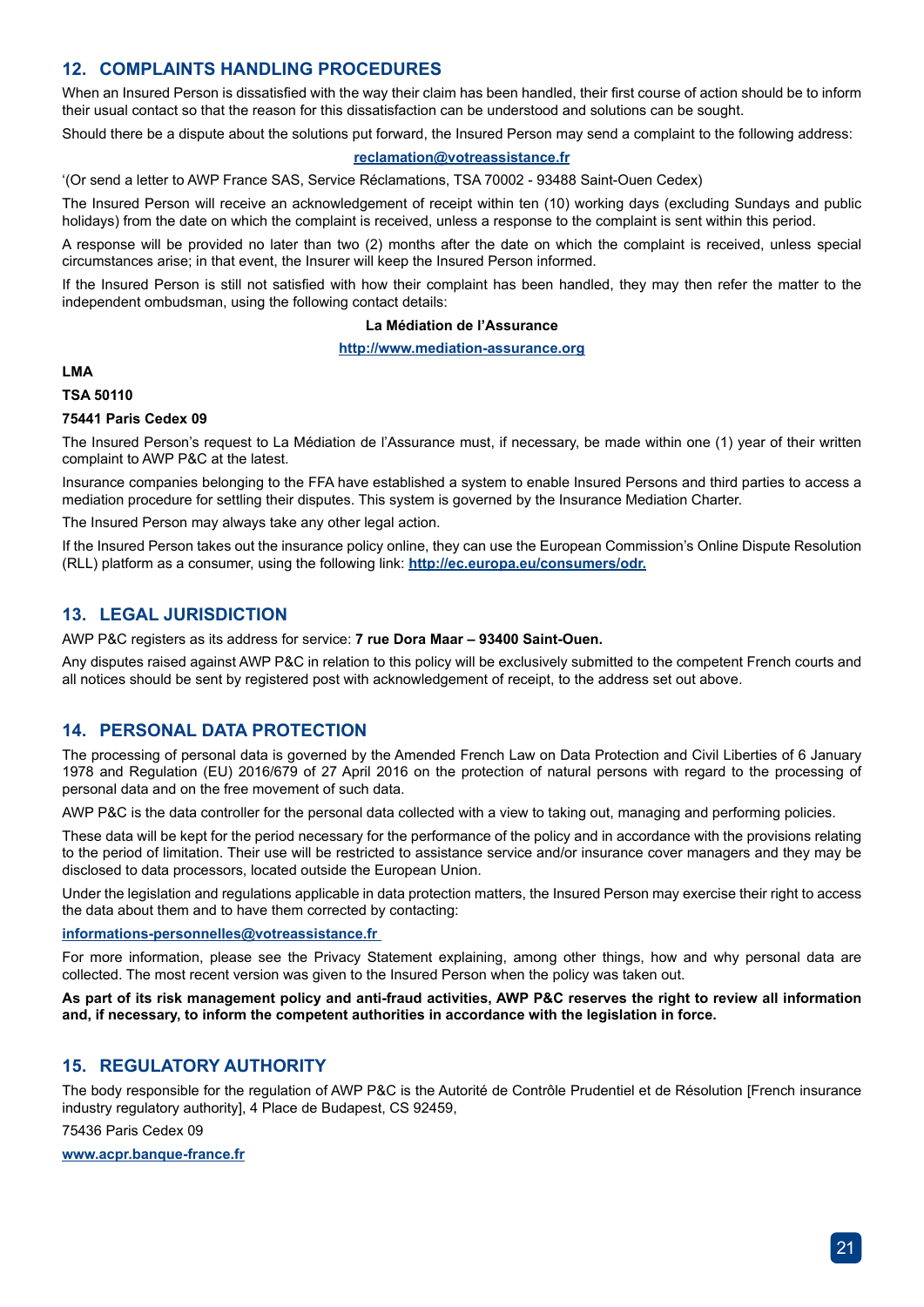#### **16. LEGAL INFORMATION**

The insurance cover is provided by: AWP P&C,

Société anonyme [corporation] with a share capital of €17,287,285, Bobigny RCS [Register of Companies] under No. 519 490 080, registered office: 7 rue Dora Maar - 93400 Saint-Ouen

A private company governed by the French Insurance Code.

Assistance services are carried out by AWP FRANCE SAS

Société par actions simplifiée [simplified joint-stock company] with capital of €7,584,076.86, Bobigny RCS [Register of Companies] No. 490 381 753, registered office: 7 rue Dora Maar - 93400 Saint-Ouen insurance brokerage company - ORIAS No. 07 026 669 - **http://www.orias.fr/**

Referred to above under its trade name 'Allianz Assistance'.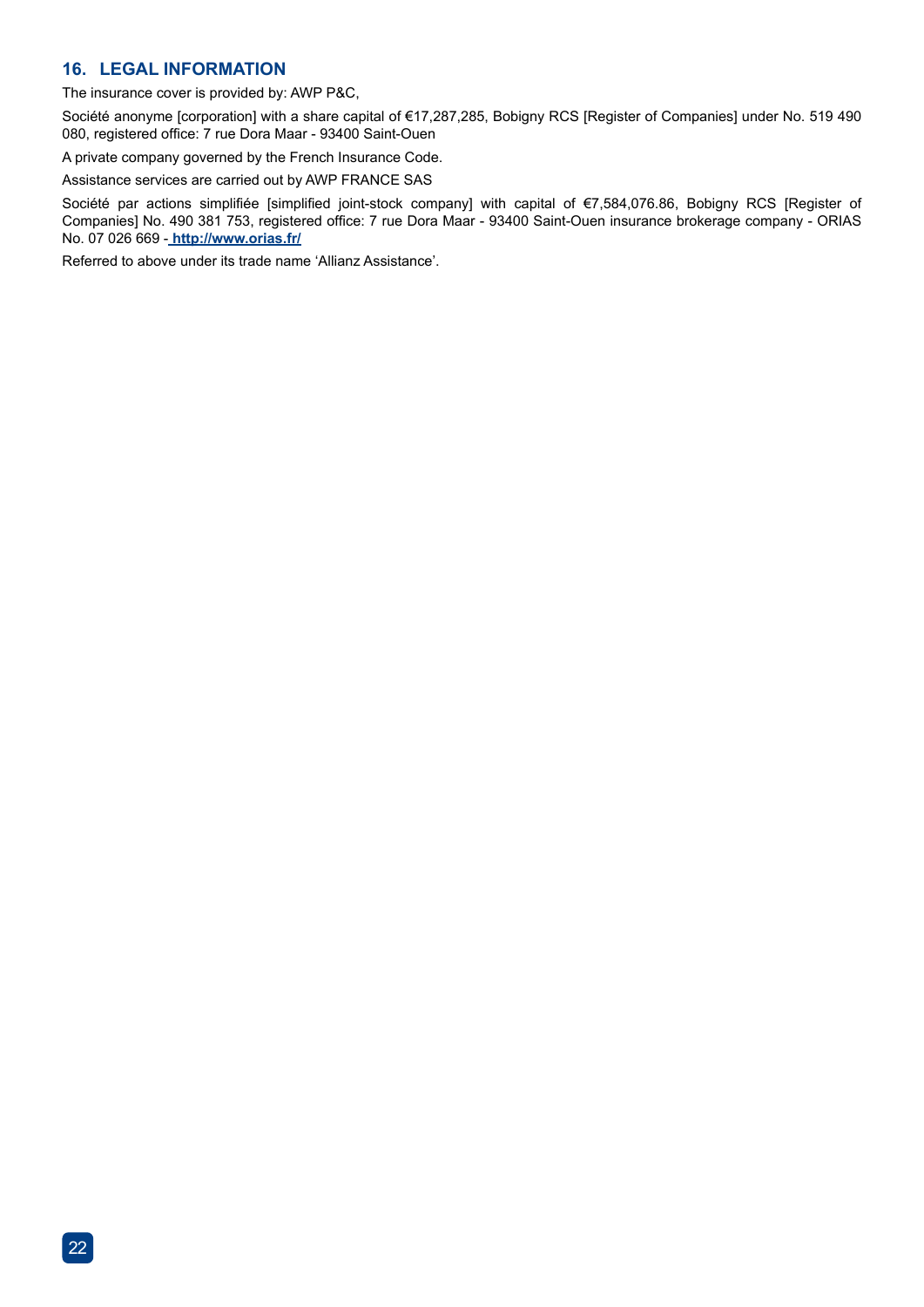### **PRIVACY STATEMENT**

#### **We take the security of your personal data very seriously**

**AWP P&C**, an entity of Allianz Partners SAS, is an insurance company approved by the **Autorité de contrôle prudentiel et de résolution [French insurance industry regulatory authority, ACPR]**, offering insurance products and services. Protecting your privacy is our number one priority. This Privacy Statement will explain how we collect personal data, what type of data we collect and why, with whom we share them and to whom we disclose them. Please read this statement carefully.

#### **1. WHO IS THE DATA CONTROLLER?**

The data controller is the person, natural or legal, who controls and is responsible for the storage and use of personal data, in paper or electronic format. **AWP P&C** ('We', 'Our') is the data controller, as defined by the applicable data protection laws and regulations.

#### **2. WHICH PERSONAL DATA ARE COLLECTED?**

We will collect and process various types of personal data about you, as follows:

- identification data for persons who are party to, affected by or involved in the policy and
- any other data required for drawing up and/or executing the policy.

In doing so, we may be required to collect and process 'sensitive personal data' about you.

#### **PLEASE NOTE**

**By taking out this policy, you undertake to disclose the information referred to in this privacy statement to any third party for whose personal data may be transmitted to us (e.g. other Insured Persons, beneficiaries, third parties involved in the insured loss, persons to be notified in an emergency, etc.) and you agree not to disclose this information otherwise.**

#### **3. HOW ARE MY PERSONAL DATA COLLECTED AND PROCESSED?**

We will collect and process the personal data that you send to us and personal data that we receive from third parties (as explained below) for a number of purposes and providing that you explicitly consent to this, unless this is not required by applicable laws and regulations, as stated below:

| <b>PURPOSE</b>                                                                                                                                                                                                                                                 | <b>IS MY EXPLICIT CONSENT NECESSARY?</b>                                                                                                                                                                                                                                                                            |
|----------------------------------------------------------------------------------------------------------------------------------------------------------------------------------------------------------------------------------------------------------------|---------------------------------------------------------------------------------------------------------------------------------------------------------------------------------------------------------------------------------------------------------------------------------------------------------------------|
| • Getting a quotation and taking out the insurance policy                                                                                                                                                                                                      | • No, as these processing activities are required for<br>implementing the insurance policy to which you are party<br>and for taking the required measures prior to entering into<br>this policy.                                                                                                                    |
| • Administration for the insurance policy (such as handling<br>complaints, investigations and estimates required<br>for establishing that the Insured Event occurred and<br>the amount of compensation to be paid or the type of<br>assistance to be provided) | • Yes, if necessary. However, in circumstances where we<br>need to process your personal data for handling your<br>complaint, we will not request your explicit consent.                                                                                                                                            |
| • In order to conduct quality checks on the services<br>provided, in order to ascertain, and ideally improve, your<br>level of satisfaction                                                                                                                    | • No. We have a legitimate interest in contacting you after<br>handling a request or providing a service so that we can<br>make sure that we have fulfilled our contractual obligations<br>to your satisfaction. However, you will be entitled to object<br>to this by contacting us as set out in section 9 below. |
| • In order to meet all statutory obligations (such as<br>obligations deriving from laws relating to insurance<br>policies and insurance activities, regulations on tax,<br>accounting and administrative obligations)                                          | • No, as these processing activities are specifically and<br>legally authorised.                                                                                                                                                                                                                                    |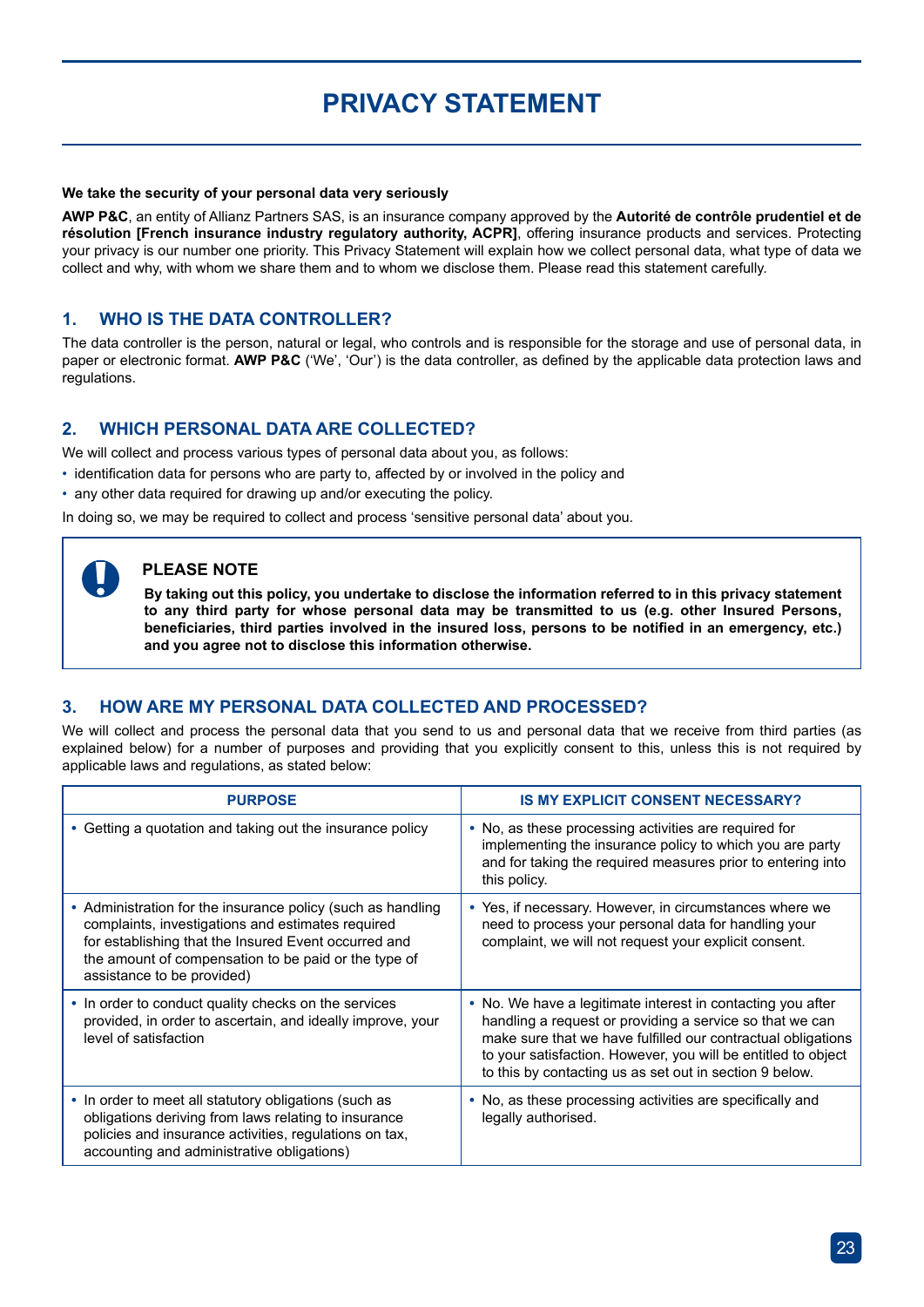| <b>PURPOSE</b>                                                                                                                                                                                                                                                                                                         | IS MY EXPLICIT CONSENT NECESSARY?                                                                                                                                                                                                                                                                                                                                                                                                                                                                                                                                                                                                        |
|------------------------------------------------------------------------------------------------------------------------------------------------------------------------------------------------------------------------------------------------------------------------------------------------------------------------|------------------------------------------------------------------------------------------------------------------------------------------------------------------------------------------------------------------------------------------------------------------------------------------------------------------------------------------------------------------------------------------------------------------------------------------------------------------------------------------------------------------------------------------------------------------------------------------------------------------------------------------|
| • For monitoring purposes, in order to adhere to statutory<br>obligations or internal procedures                                                                                                                                                                                                                       | • No. We may process your data as part of internal or<br>external audits, which may be required either by law or our<br>own internal procedures. We will not request your consent<br>for these processing activities if they are justified under the<br>regulations in force or for the purposes of our legitimate<br>interest. However, we will ensure that only personal data<br>that are strictly required will be used and that they will be<br>processed in complete confidentiality.<br>Internal audits will generally be conducted by our parent<br>company, Allianz Partners SAS (7 Rue Dora Maar, 93400<br>Saint-Ouen, France). |
| • In order to produce statistical and qualitative analyses<br>based on compensation claim data and frequency                                                                                                                                                                                                           | • If we conduct one of these processing activities, the<br>personal data used will be rendered anonymous.<br>Therefore, any such 'anonymous' data will no longer be<br>considered as 'personal' data and your consent will not<br>be required.                                                                                                                                                                                                                                                                                                                                                                                           |
| • For debt recovery management                                                                                                                                                                                                                                                                                         | • No, if processing your data (even if this involves sensitive<br>categories of personal data) is required for establishing,<br>exercising or protecting rights in legal proceedings, which<br>we may also invoke in respect of our legitimate interest.                                                                                                                                                                                                                                                                                                                                                                                 |
| • In order to prevent and combat fraud and money<br>laundering, and comply with regulations applying to<br>economic sanctions, including, where applicable and as<br>an example, comparing your information with information<br>appearing in previous claims, or verifying the current<br>claim-submission procedures. | • No. Detecting and preventing fraud and money laundering,<br>as well as complying with the regulations applying to<br>economic sanctions, will be a legitimate interest for the<br>Data Controller. Therefore, we will be entitled to process<br>your data for this purpose without having obtained your<br>consent first.                                                                                                                                                                                                                                                                                                              |
| • In order to transfer risks via reinsurance and co-insurance                                                                                                                                                                                                                                                          | • We may process and share your personal data with<br>other insurance or reinsurance companies, with whom<br>we have signed or will sign co-insurance or reinsurance<br>agreements.                                                                                                                                                                                                                                                                                                                                                                                                                                                      |
|                                                                                                                                                                                                                                                                                                                        | • Co-insurance is when more than one insurance company<br>covers the risk through a single policy, with each company<br>then assuming a percentage of the risk or sharing the<br>types of cover between them.                                                                                                                                                                                                                                                                                                                                                                                                                            |
|                                                                                                                                                                                                                                                                                                                        | • Reinsurance is the process of 'subcontracting' the cover<br>for a part of the risk to a third party reinsurer. However,<br>this is an internal agreement between us and the<br>reinsurer, and you have no direct contractual relationship<br>with the reinsurer.                                                                                                                                                                                                                                                                                                                                                                       |
|                                                                                                                                                                                                                                                                                                                        | • These risk transfers occur for the purposes of the<br>legitimate interests of insurance companies, which are<br>generally specifically authorised by law (including the<br>sharing of personal data strictly required for this purpose)                                                                                                                                                                                                                                                                                                                                                                                                |

As mentioned above, for the purposes listed above, we will process personal data about you received from our business partner **INTERSPORT SERVICES**.

For the purposes stated above for which we have indicated that your express consent is not required or in cases where we need your personal data for the purpose of taking out your insurance and/or managing your claim, we will process your personal data on the basis of our legitimate interests and/or in accordance with our statutory obligations.

Your personal data will be required for any purchase of our products and services. If you do not want to provide us with these data, we will not be able to guarantee you access to the products and services which you have requested or which are likely to interest you, or to suggest services to you which are tailored to your specific requirements.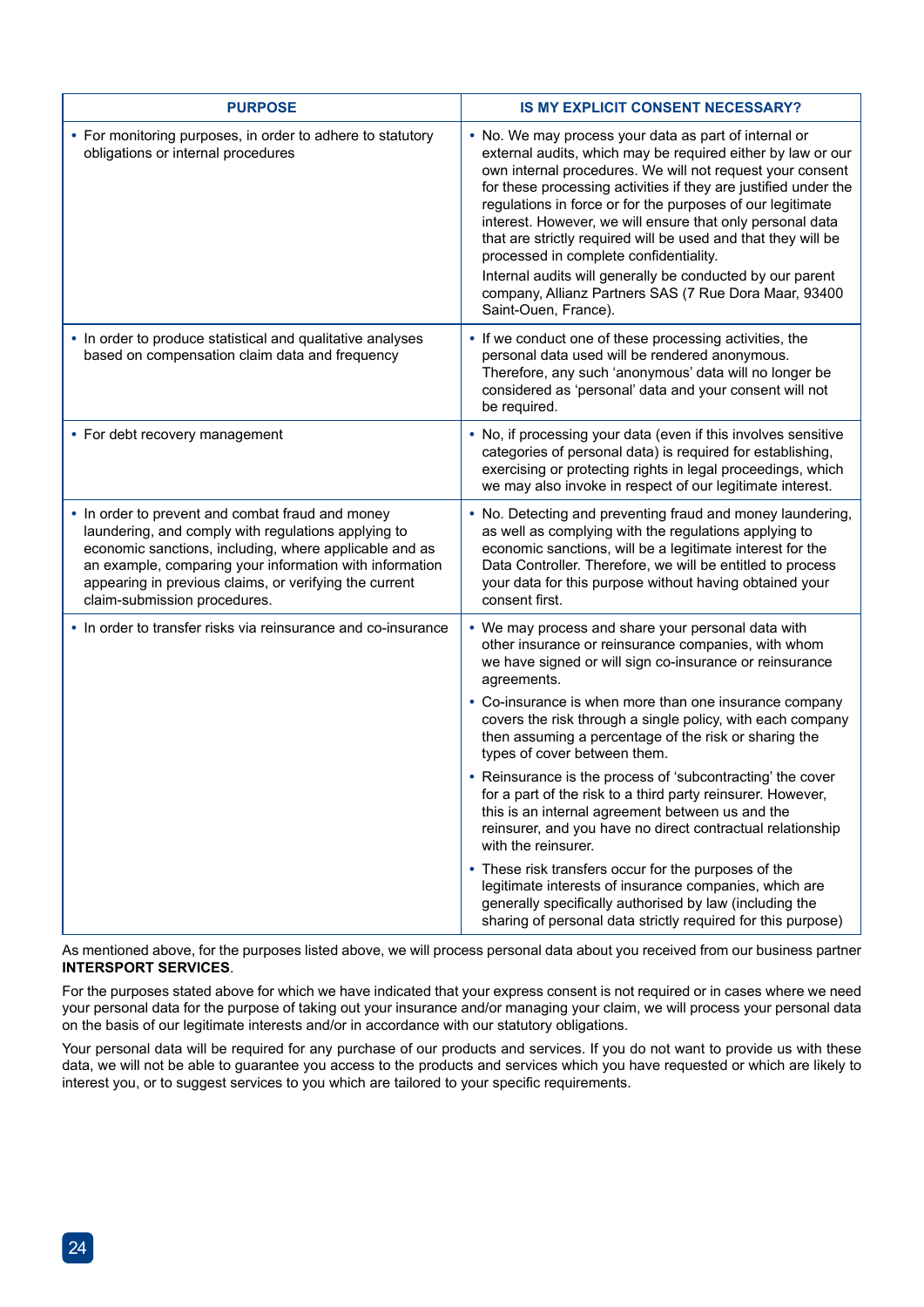#### **4. WHO IS ABLE TO ACCESS MY PERSONAL DATA?**

We will ensure that your personal data will be processed in compliance with the purposes set out above.

For the stated purposes, your personal data may be disclosed to the following parties, operating as third-party data controllers: • public sector bodies, other Allianz group companies, other insurers and reinsurers.

For the stated purposes, your personal data may be disclosed to the following parties, operating as data processors under our responsibility:

• other Allianz group companies (including AWP France SAS), technical consultants, experts, lawyers, claims adjusters, repairers, service providers, doctors and service companies to which we outsource our operations (claims, IT, postal services and document management)

Finally, we may be required to share your personal data in the following cases:

- in planned or actual cases of restructuring, mergers, sales, joint ventures, assignments, transfers or other arrangement relating to all or part of our business, assets or securities (including in connection with insolvency or other similar proceedings); and
- in order to comply with any legal obligations, including obligations arising from the ombudsman's decisions should you submit a complaint about any of our products or services.

#### **5. WHERE ARE MY PERSONAL DATA PROCESSED?**

Your personal data may be processed both within and outside of the European Union (EU) by the parties specified in section 4, which are always subject to contractual restrictions relating to privacy and security, in accordance with applicable data protection laws and regulations. We will not disclose your personal data to parties which are not authorised to process them.

Any transfer of your personal data for processing outside of the EU by another Allianz Group company will be performed following the internal company rules approved by the Regulatory Authority to which the Allianz Group belongs, establishing suitable rules for protecting personal data and legally binding on all companies in the Allianz Group. Allianz's internal corporate rules and the list of group companies that comply with them are available here:

**https://www.allianz-partners.com/en\_US/allianz-partners---binding-corporate-rules**. Where Allianz's internal rules do not apply, we will take measures to ensure that the transfer of your personal data outside of the EU will be performed with a suitable level of protection, just as if it were a transfer within the EU. You can find out about the safeguards that we implement for this type of transfer (for example, standard contractual clauses) by contacting us as set out in section 9.

#### **6. WHAT ARE MY RIGHTS IN RELATION TO MY PERSONAL DATA?**

Where permitted by applicable law or regulations, you will be entitled to:

- access your personal data and discover their origin, the objectives and purposes for processing these data, information about the data controller(s), the data processor(s) and the recipients of any data that may be disclosed;
- withdraw your consent at any time, in situations where it is required for processing your personal data;
- update or correct your personal data so that they are always accurate;
- delete your personal data from our systems if storing them is no longer required for the purposes set out above;
- restrict processing of your personal data in certain circumstances, for example, if you have contested the accuracy of your personal data, for the period required by our departments in order to verify the accuracy of your personal data;
- obtain your personal data in an electronic format, for your personal use or for use by your new insurer; and
- submit a complaint to our company and/or the competent data protection authority Commission Nationale de l'Informatique et des Libertés (CNIL, French data protection authority).

You may exercise these rights by contacting us as set out in section 9.

#### **7. HOW CAN I OBJECT TO MY PERSONAL DATA BEING PROCESSED?**

Where permitted by applicable law or regulations, you will be entitled to object to your personal data being processed by our departments, or to request our company to stop processing these data (including for direct marketing purposes). Once your request has been sent, we will no longer process your personal data unless permitted by applicable laws or regulations.

You may exercise this right in the same way as your other rights set out in section 6.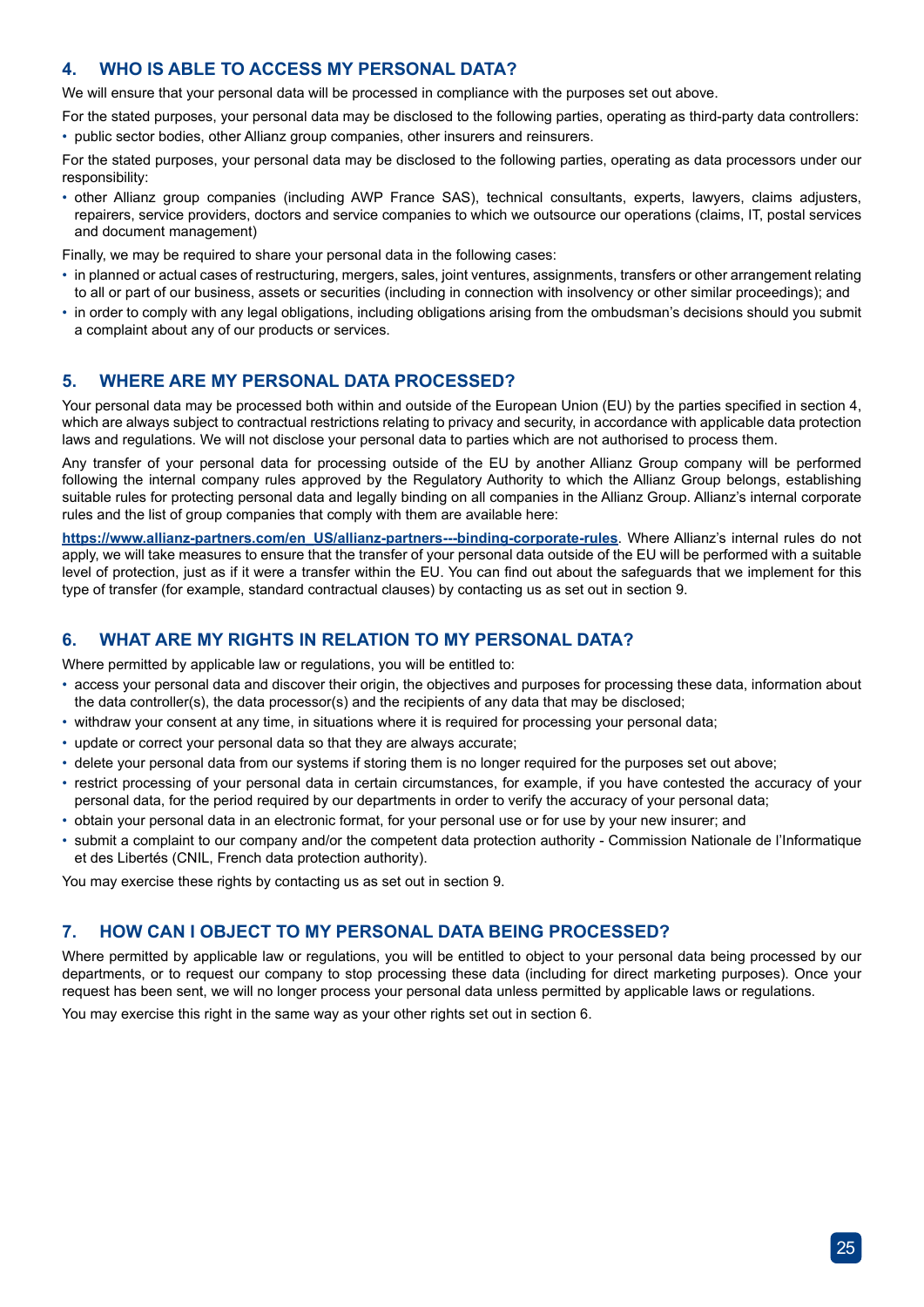#### **8. HOW LONG WILL YOU BE STORING MY PERSONAL DATA?**

We will only store your personal data for as long as necessary for the purposes set out in this privacy statement and then they will be deleted or anonymised when no longer required. Please find below some of the retention periods which apply to the purposes set out in section 3 above.

- For a period of two (2) years from the end date for the insurance policy
- Should there be a Claim two (2) years from the Claim being settled.
- Should there be a Claim involving Bodily Injury ten (10) years from the Claim.
- For any information on claims two (2) years from the date on which the claim is received.
- For any information about the policy two (2) years from expiry, termination or cancellation.

However, please be aware that additional specific obligations or events may sometimes cancel or alter these periods, such as ongoing regulatory disputes or investigations, which may replace or suspend these periods until the case is closed and the applicable review or appeal period has expired. In particular, storage periods based on periods of limitation for legal claims can be suspended and can then subsequently resume.

#### **9. HOW CAN I CONTACT YOU?**

If you have any questions about how we use your personal data, you can contact us by e-mail or post:

AWP France SAS Département Protection des Données Personnelles 7 rue Dora Maar - 93400 Saint-Ouen E-mail : **informations-personnelles@votreassistance.fr** 

#### **10. HOW OFTEN DO YOU UPDATE THIS PRIVACY STATEMENT?**

We regularly review this Privacy Statement.